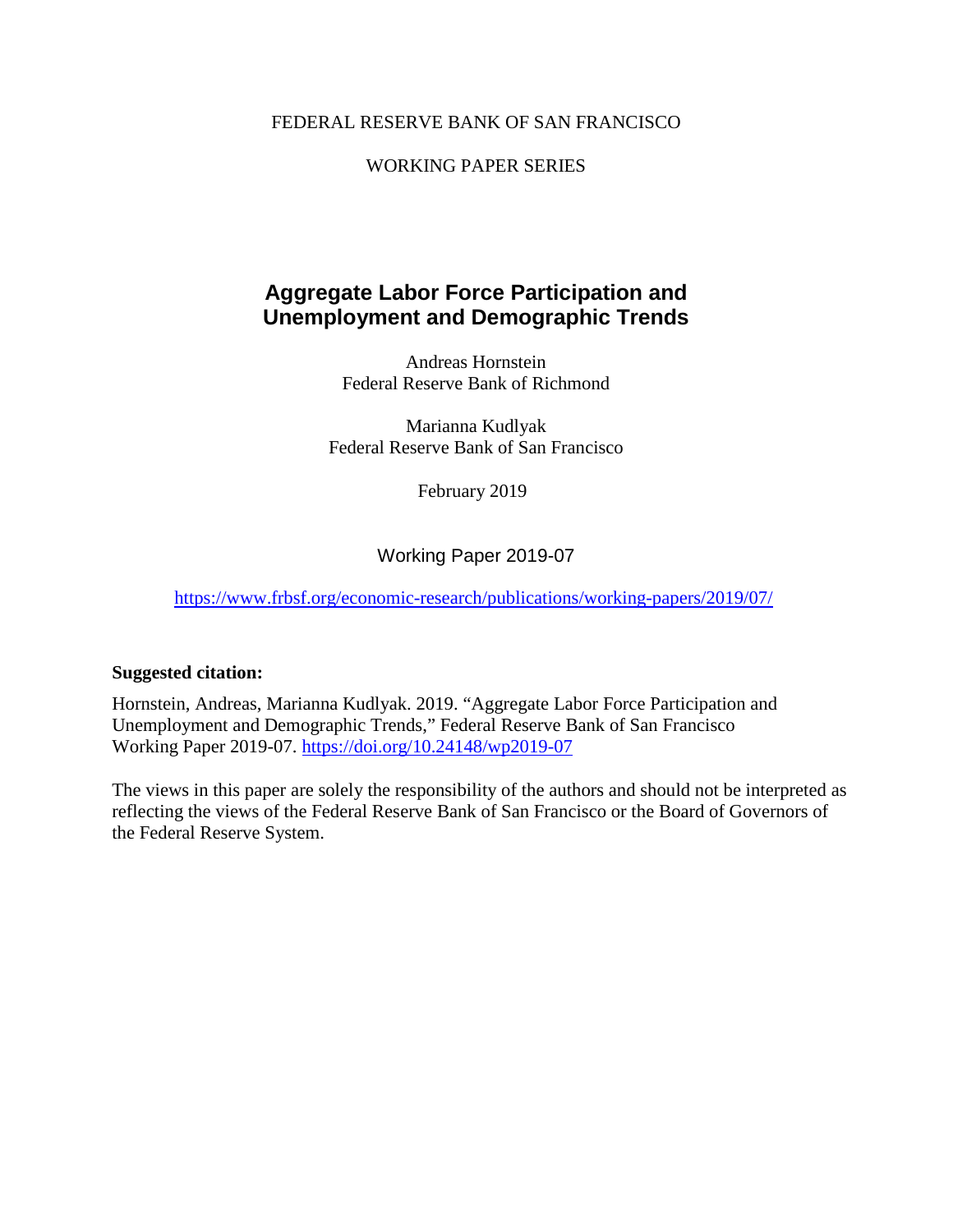# Aggregate Labor Force Participation and Unemployment and Demographic Trends

Andreas Hornstein FRB Richmond Marianna Kudlyak FRB San Francisco

February 28, 2019

#### Abstract

We estimate trends in the labor force participation (LFP) and unemployment rates for demographic groups differentiated by age, gender, and education, using a parsimonious statistical model of age, cohort and cycle effects. Based on the group trends, we construct trends for the aggregate LFP and unemployment rate. Important drivers of the aggregate LFP rate trend are demographic factors, with increasing educational attainment being important throughout the sample and ageing of the population becoming more important since 2000, and changes of groups' trend LFP rates, e.g. for women prior to 2000. The aggregate unemployment rate trend on the other hand is almost exclusively driven by demographic factors, with about equal contributions from an older and more educated population. Extrapolating the estimated trends using Census Bureau population forecasts and our own forecasts for educational shares, we project that over the next 10 years the trend LFP rate will decline to 61.1% from its 2018 value of 62.7%, and the trend unemployment rate will decline to 4.3% from its 2018 value of 4.7%.

Keywords: Labor Force Participation Rate. Unemployment Rate. Demographic Composition. Age Effects. Cohort Effects. Educational Attainment.

<sup>\*</sup>Any opinions expressed are those of the authors and do not reflect those of the Federal Reserve Bank of Richmond, the Federal Reserve Bank of San Francisco or the Federal Reserve System. E-mail addresses: andreas.hornstein@rich.frb.org, marianna.kudlyak@sf.frb.org.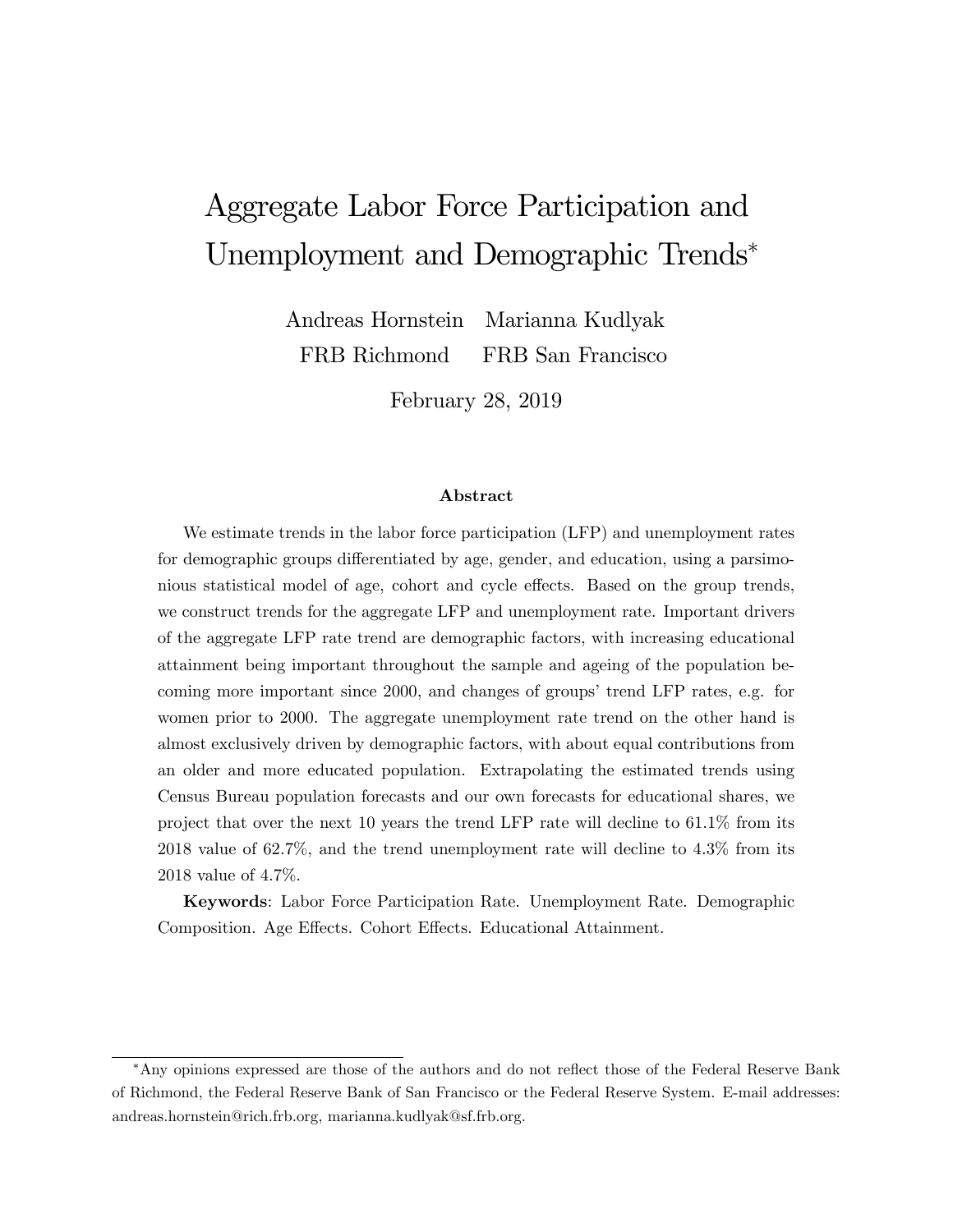### 1 Introduction

Researchers and policymakers are very interested in decomposing the unemployment rate and the labor force participation (LFP) rate into their long-run trends and more transitory cyclical components. Deviations of these rates from their long run trends serve as a signal of the labor marketís health. Most of this discussion proceeds at an aggregate level, but unemployment and LFP rates differ systematically across demographic groups defined by age, gender and education.<sup>1</sup> Unemployment rates tend to be lower for older and more educated workers, labor force participation rates tend to be lower for older and less educated workers, and historically men tend to have lower unemployment rates and higher LFP rates than women. The aggregate unemployment and LFP rates are functions of population-share weighted sums of the demographic groups' rates. Similarly, the trend in the aggregate rates depends on the weighted sum of the trends of the groups' rates. Given the differences in the rates across demographic groups, changes in demographic composition of the population change the aggregate trend rate, even if the trend rates of the demographic groups remain unchanged.

In this article, we estimate trends for the LFP and unemployment rates of demographic groups deÖned by age, gender and education, and we use these trends, together with the groups' population shares, to construct the trends of the aggregate LFP and unemployment rate. We estimate the groups' trends using a parsimonious statistical model of age, cohort, and cycle effects, and we define the trend as the sum of the age and cohort effects. The estimated trend in the aggregate unemployment rate declined almost monotonically from 7% in 1976 to 4.7% in 2017, and the cyclical deviations of unemployment from its trend are substantial. The decline in the trend unemployment rate is almost exclusively driven by demographic factors, about equal contributions from an older and more educated population. The estimated trend in the aggregate LFP rate is hump-shaped with a peak in 2000, and cyclical deviations from its trend tend to be small. The trend LFP rate is not only driven by demographics, with increasing educational attainment being important throughout the sample and ageing of the population becoming more important since 2000, but also by changes of groups' trend LFP rates, e.g., for women prior to 2000.

We construct ten year forecasts of the unemployment and LFP rate trend using population projections for age-gender groups and a simple cohort model of age-gender contingent educational attainment. We take the population projections from the CBO (2018) and estimate the educational attainment model for our sample. The trend projections for the aggregate LFP and unemployment rate depend on the assumptions made for the model.

<sup>&</sup>lt;sup>1</sup>See our illustrative example in Section 2 below.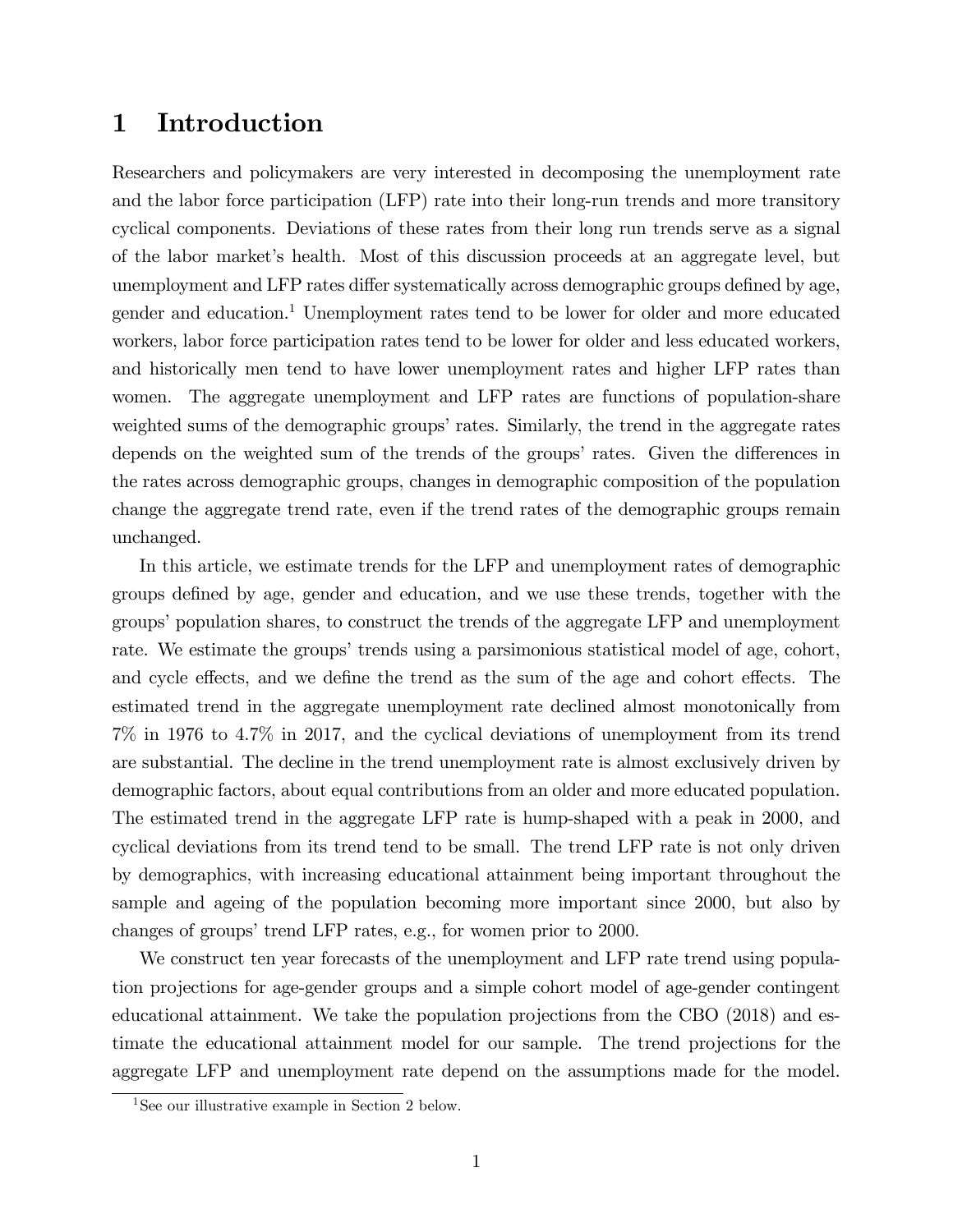Using our preferred model, we project that over the next ten years the trend LFP rate will decline another 1.6 ppts from its current value of 62.7 percent, and the trend unemployment rate will decline by 0.4 ppts from its current value of 4.7 percent. If instead we fix the age-gender contingent educational shares at their 2018 levels, the LFP rate trend projection declines an additional 0.8 ppts, but the unemployment rate trend declines 0.2 ppts less.

Our approach, building up the trend of the aggregate LFP rate from trend estimates of group-speciÖc age-cohort models, is not new. The existing literature has used age-cohort models of demographic groups' supplemented by a large number of additional controls, e.g. Aaronson, Cajner, Fallick, Galbis-Reig, Smith, and Wascher (2014).<sup>2</sup> Typically, the time variation of the age-specific rate of a demographic group is attributed to cohort effects and the age effect is taken as fixed. But age-specific rates vary quite a bit more than can be accounted for by cohort effects. For example, older workers participate at higher rates in the labor market now than two decades ago; young workers, 16-24 years old, participate at a much lower rate than in the 1990s. Augmenting the model with group LFP rates that depend on additional controls, such as school enrollment, social security payouts and others helps capture the evolving age effects. Our alternative approach is to allow for time variation in age effects, while being explicit about the stochastic processes that drive age and cohort effects. Like Montes (2018) we differentiate our demographic groups by education, rather than including educational attainment as an additional control.

Another paper closely related to our work is Barnichon and Mesters (2018) who estimate the trend unemployment rate.<sup>3</sup> They emphasize that the aggregate unemployment rate is jointly determined by the trends in group unemployment and LFP rates, and that changes in a demographic groupís trend unemployment rate are likely related to changes in its trend LFP rate. For this reason Barnichon and Mesters (2018) estimate a dynamic factor model for labor force status transition rates which jointly determine LFP and unemployment rates. For demographic groups defined by age and gender they argue that accounting for the joint determination of unemployment and LFP trends significantly affects the estimated trend for the aggregate unemployment rate. We will argue that, despite some notable changes for groups' trend LFP rates, changes in population shares play a larger role for the aggregate unemployment rate trend once one also takes into account demographic trends in educational

<sup>&</sup>lt;sup>2</sup>Related papers that use age-cohort models of demographic groups to study the aggregate LFP rate are Aaronson, Fallick, Figura, Pingle, and Wascher (2006), Fallick and Pingle (2007), Balleer, Gomez-Salvador and Turunen (2009), Kudlyak (2013), and Montes (2018). Recent work on the cyclicality of the aggregate LFP rate, ignoring demographic aspects, includes Tuzemen and Van Zandweghe (2018) and Cairó, Shigeru, and Morales-JimÈnez (2019).

<sup>3</sup>For other papers that have studied the role of demographics for the aggregate unemployment rate see, for example, Shimer (1998) and Elsby, Hobijn and Sahin (2010).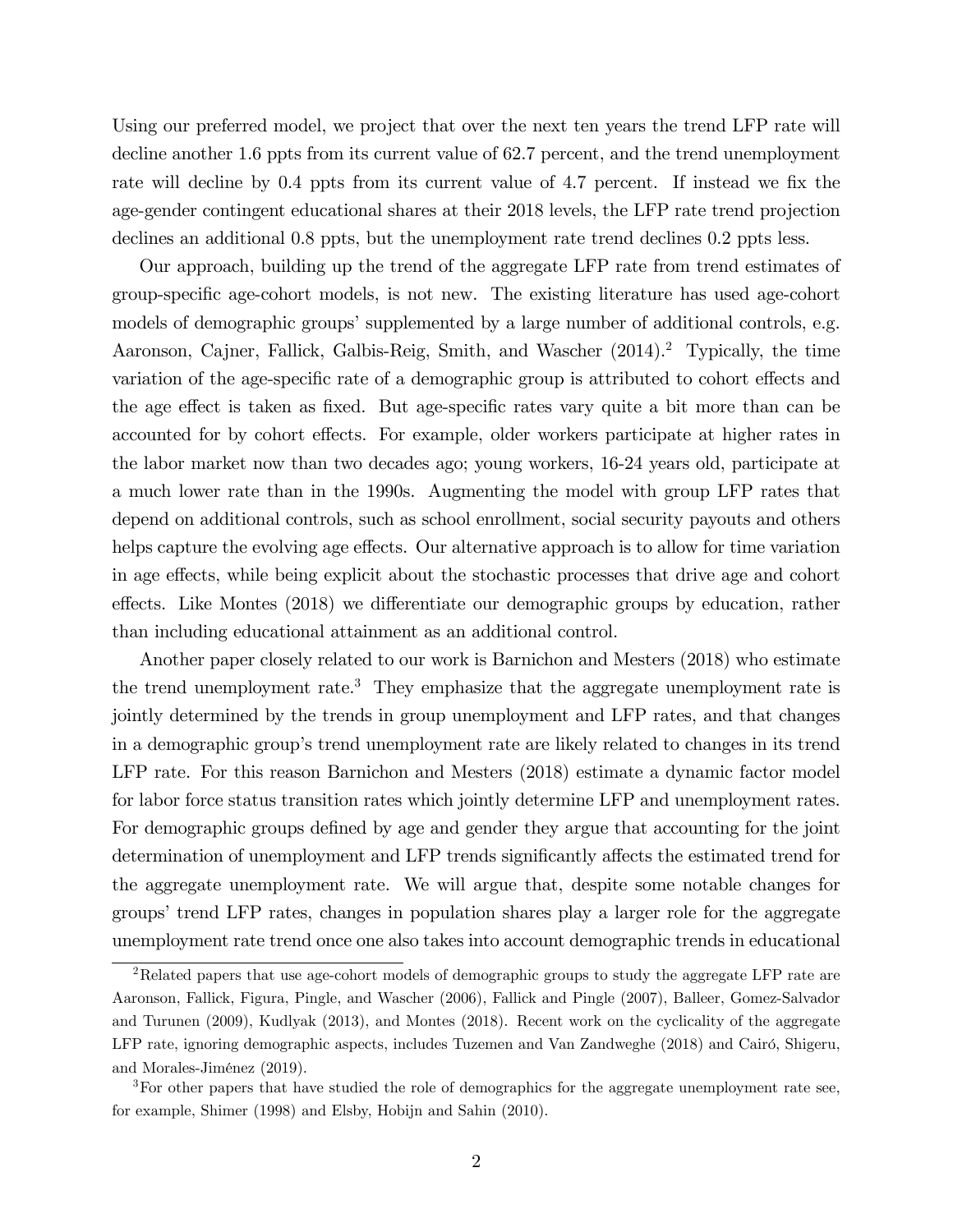attainment.

The rest of the paper is structured as follows. Section 2 illustrates the systematic differences of unemployment and LFP rates for a coarse decomposition of the U.S. population. Section 3 describes the estimation framework, including notes on the data. Section 4 describes the results for the estimates of cycle and trend of the unemployment rate and LFP rate across demographic groups. Section 5 describes the results for the trend of the aggregate LFP rate and unemployment rate. Section 6 provides ten year projections of the aggregate LFP and unemployment rate based on a cohort model of educational attainment. Section 7 concludes.

### 2 Demographics of the Labor Market, 1979 and 2018

Before we provide a formal analysis of the differences in labor market outcomes across demographic groups and how they change over time, Table 1 illustrates these differences for a coarse decomposition of the U.S. population aged 25 and older. We use the micro CPS data to calculate annual averages of unemployment and LFP rates, and population shares. We split the population by age, less than 55 years old versus 55 years and older, gender, men versus women, and education, high school or less versus some college or more. Data are available for the years 1976 to 2018. In order to see how group rates have changed over time absent business cycle effects, we calculate the rates and population shares for the two years, 1979 and 2018, which represent the aggregate unemployment rate troughs at the beginning and end of our sample.

Panel (A) illustrates that the unemployment rate is lower for more educated workers and that it tends to be lower for older workers. Over time it appears that the unemployment rate has increased for men and for older women, but changes have been small, less than one percentage point for any of the demographic groups. Panel (B) illustrates that the LFP rate is lower for less educated workers, for older workers, and for women. Over time the LFP rate has decreased for men and increased for women, independent of education and age, and changes have been noticeable, between 5 and 10 percentage points.

Finally, from Panel (C) we can see that over time the U.S. population has gotten older, the share of those older than 55 years increased by about 7 percentage points, and more educated, the share of those with more than a high school education increased by about 30 percentage points. Holding group unemployment rates and LFP rates Öxed, the shift towards an older and more educated population lowers the aggregate unemployment rate. For the LFP rate these same two demographic shifts have opposing effects. In what follows we will construct trend measures of the demographic groups' unemployment and LFP rates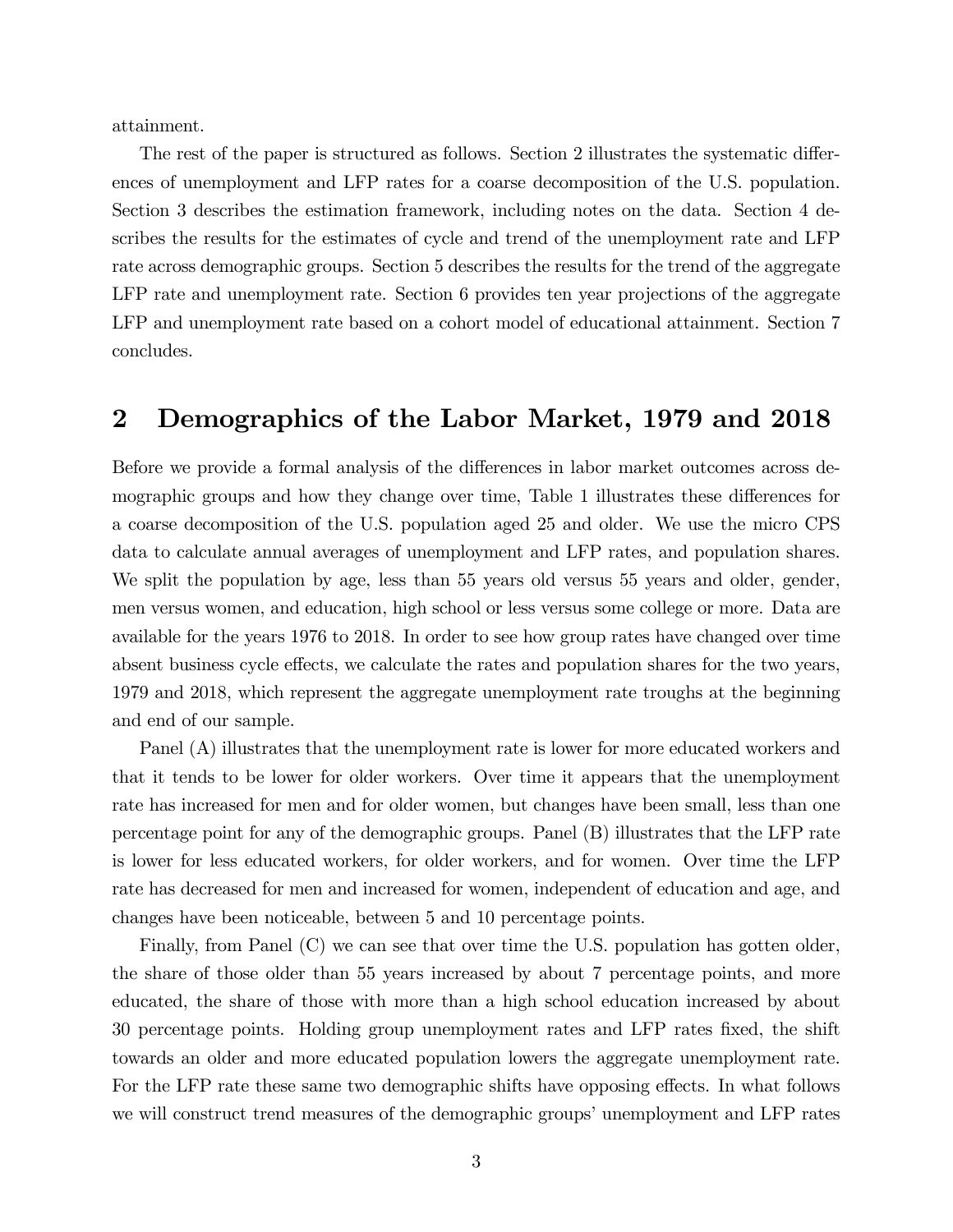and then attribute changes in the aggregate trends to changes in trend group rates and demographic shifts.

### 3 Framework for Trend Estimates

In this section, we describe our simple model of trend and cycle for demographic groups. Suppose we have observations on the outcome  $q$  (labor force participation rate or unemployment rate) and the population share p of demographic group i at time t for age groups a or cohorts  $t - a$ 

$$
Q_i = \{q_{a,i,t} : t = 1, ..., T \text{ and } a = 1, ... A\}
$$
  
\n $P_i = \{p_{a,i,t} : t = 1, ..., T \text{ and } a = 1, ... A\}.$ 

For a particular demographic group we write the observed outcome for its age groups as a linear function of unobserved cohort effects, x, age effects, y, and cycle/time effects, z,

$$
q_{a,i,t} = x_{a,i,t} + y_{a,i,t} + z_{a,i,t} + \varepsilon_{a,i,t}^q \text{ with iid } \varepsilon_{a,i,t}^q \sim N\left(0, \sigma_{a,i,q}^2\right). \tag{1}
$$

We assume stochastic processes for age, cohort, and cycle effects that are independent across demographic groups and will drop the group index when no confusion can arise. In particular, we assume that the age and cohort effects follow random walks

$$
x_{1,t} = x_{1,t-1} + \varepsilon_{1t}^x
$$
 with iid  $\varepsilon_{1t}^x \sim N(0, \sigma_{1x}^2)$   
\n
$$
x_{a,t} = x_{a-1,t-1} \text{ for } a > 1
$$
  
\n
$$
y_{a,t} = y_{a,t-1} + \varepsilon_{a,t}^y
$$
 with iid  $\varepsilon_{a,t}^y \sim N(0, \sigma_{ay}^2)$  for  $a \ge 1$ .

The initial cohort effect of a new cohort is a random variation of the initial effect of the new cohort in the previous period. We assume that the cohort effect remains fixed over the life time of a cohort, that is, cohort effects are fixed birth-year cohort effects.

There is a common cyclical effect to all age groups of a demographic group and this cyclical effect can be latent or observed. For group unemploymen rates we assume that the cyclical effect is latent and follows an  $AR(1)$  process

$$
z_t = \rho z_{t-1} + \varepsilon_t^z \text{ with iid } \varepsilon_t^z \sim N\left(0, \sigma_z^2\right) \text{ and } \|\rho\| < 1.
$$

For a group's labor force participation rate we assume that we observe a noisy signal of the cyclical effect, in particular, we take the smoothed posterior estimate of the cyclical effect for the group's unemployment rate as the signal.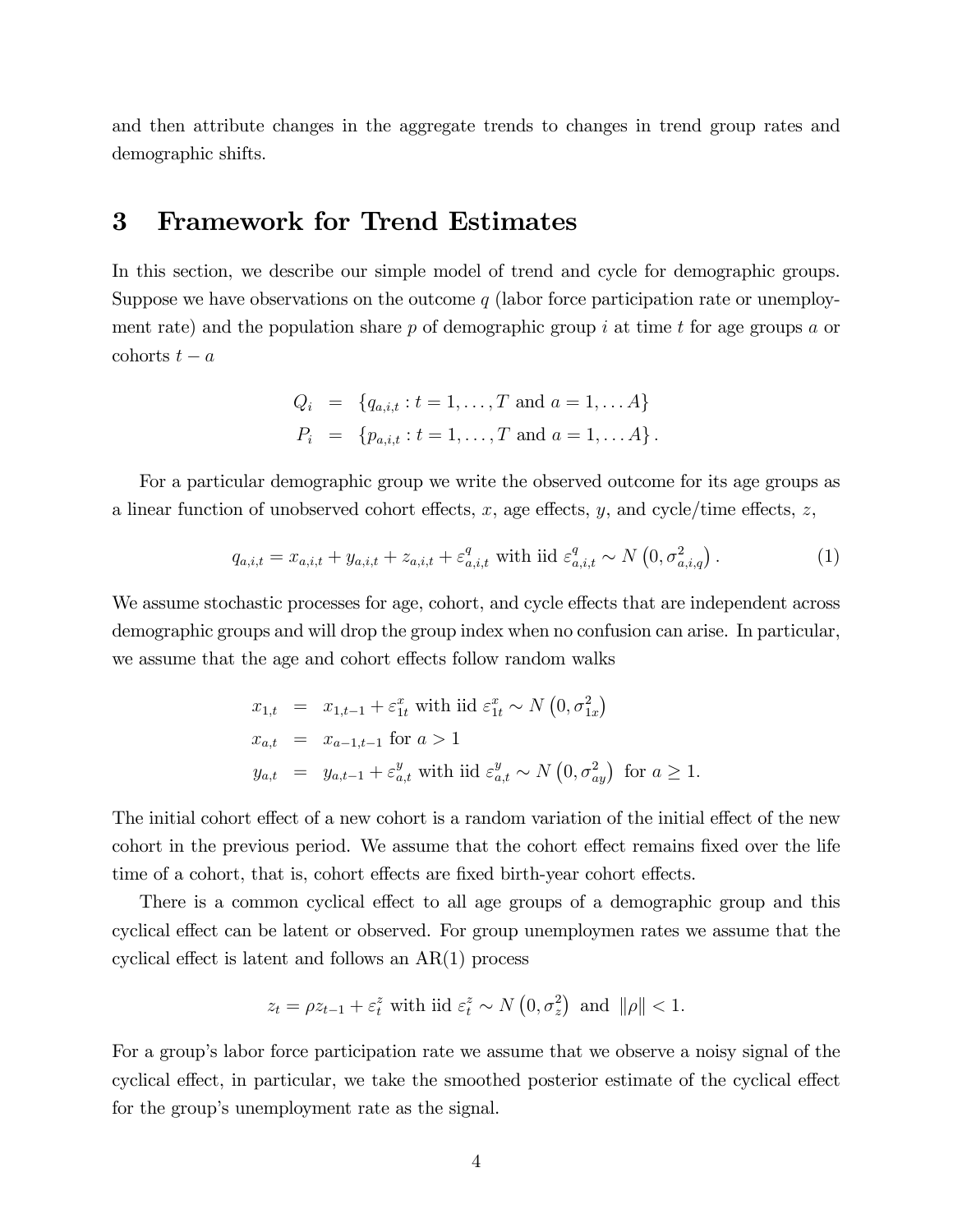For group unemployment rates the impact of the cyclical effect on an age group is simply

$$
z_{a,t}=\gamma_a z_t.
$$

The coefficients  $\gamma$  capture systematic age-related differences in the response to the common cyclical component, and we normalize the impact on the first age group,  $\gamma_1 \equiv 1.4$  For group labor force participation rates we assume that the cyclical effect is a moving average of the lagged observed cyclical unemployment effects, and that there are again systematic age-related differences in the response to the common cyclical effect,

$$
z_{a,t} = \gamma_a \sum_{s=0}^n \rho_s z_{t-s}.
$$

For this specification there is no need to normalize  $\gamma$ .

The trend of a group's outcome is the sum of the persistent age and cohort effects,

$$
q_{a,t}^T = x_{a,t} + y_{a,t}.
$$

We apply our model to annual averages of observable outcomes and population shares, and we aggregate our cohorts into age groups 16-19, 20-24, 25-34, etc. Thus the observation equation for age group g that contains ages  $a \in A_g$  is

$$
\bar{q}_{g,t} = \frac{1}{\#A_g} \sum_{a \in A_g} x_{a,t} + \bar{y}_{g,t} + \bar{z}_{g,t} + \bar{\varepsilon}_{g,t}^q.
$$

The transition equations for annual cohort effects remain as they are, but the transition equations for the age and cycle effects now apply to time-averaged age groups, not individual age groups.<sup>5</sup>

We use maximum likelihood to estimate the parameters  $\Theta = \{\sigma_{\bar{q},g}, \sigma_x, \sigma_{\bar{y}}, \sigma_{\bar{z}}, \rho, \gamma_g\}$  if the cycle component is not observed, and the parameters  $\Theta = \{\sigma_{\bar{q},g}, \sigma_x, \sigma_{\bar{y}}, \gamma_{g,s}\}\$ if we observe the cycle component. We estimate the unobserved state (age, cohort, and cycle) using the Kalman filter conditional on parameters  $\Theta$ . For each demographic group defined by gender and education our estimation proceeds in two steps. First, we estimate the model for the group's unemployment rate assuming that the cycle effect  $z_t^u$  is not observed. Second, we estimate the model for the group's labor force participation rate, taking the smoothed

<sup>&</sup>lt;sup>4</sup>Alternatively, we could have normalized the variance of the innovation to the common cyclical component,  $\sigma_z^2$ .

<sup>&</sup>lt;sup>5</sup>We will apply our model to the levels of unemployment and LFP rates. Alternatively, we could apply the model to the log levels of the rates, which would mean that the calculate geometric averages for the age groups.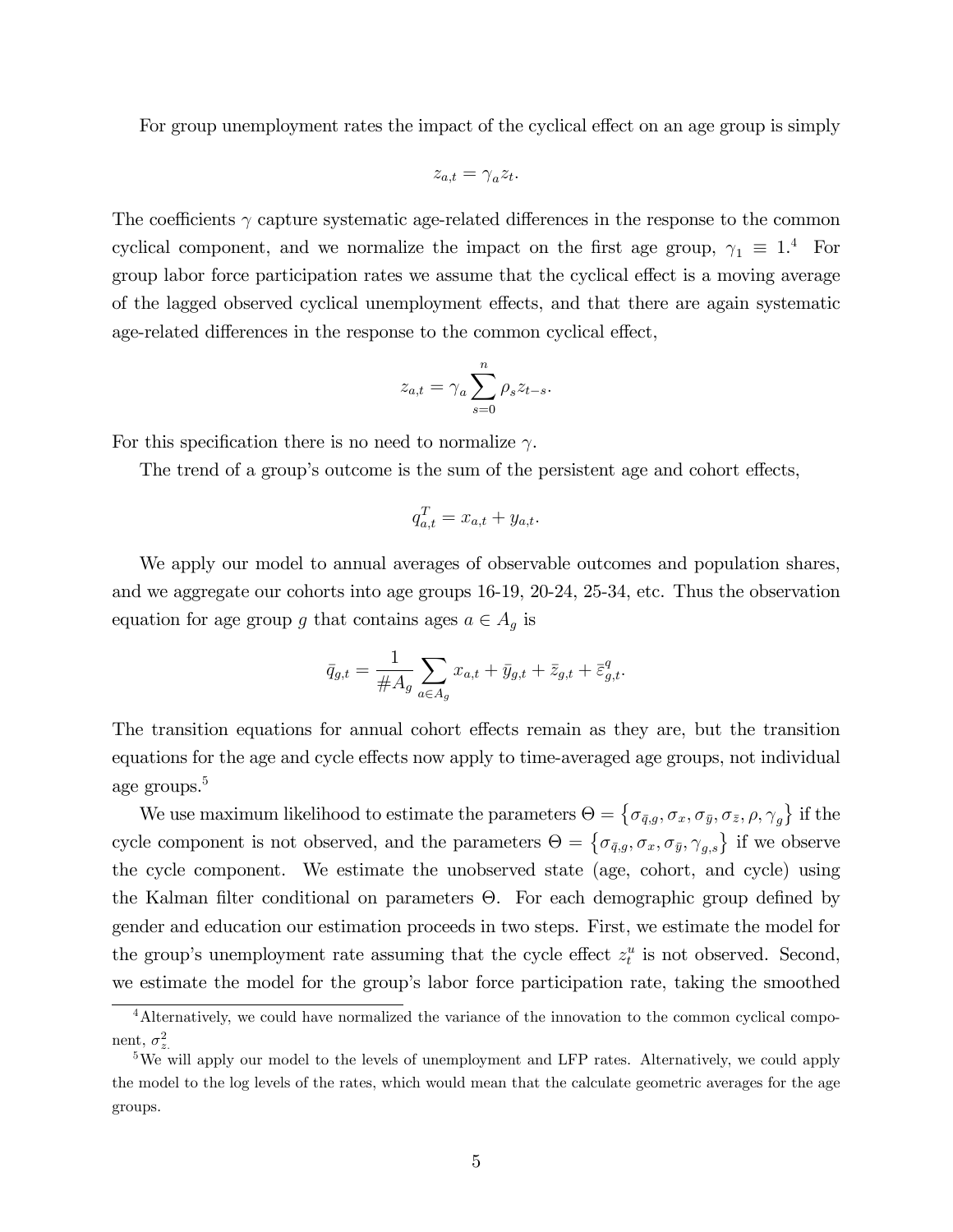posterior estimate of the group's cyclical effect for its unemployment rate as a noisy signal of the true effect. We use this procedure since labor force participation rates are highly persistent and we have not been succesful in estimating a stationary cyclical effect directly.<sup>6</sup>

Given the random walk nature of our cohort and age group effects we define the trend of a group as the sum of the estimated age and cohort effects

$$
\bar{q}_{g,i,t}^T = \frac{1}{\#A_{g,i}} \sum_{a \in A_{g,i}} x_{a,i,t} + \bar{y}_{g,i,t}.
$$

We use the smoothed posteriors for our estimates of the age and cohort effects. The trend of the aggregate LFP rate is then the population share weighted sum of the groups' trend LFP rates

$$
l_t^T = \sum_{g,i} p_{g,i,t} \overline{l}_{g,i,t}^T,\tag{2}
$$

and the trend of the aggregate unemployment rate is

$$
u_t^T = \frac{\sum_{g,i} p_{g,i,t} \bar{l}_{g,i,t}^T \bar{u}_{g,i,t}^T}{\sum_{g,i} p_{g,i,t} \bar{l}_{g,i,t}^T}
$$
(3)

For this purpose, we treat the population shares of different groups as exogenous.

#### 3.1 Data and empirical implementation

The data in the analysis are constructed from the monthly basic files of the Current Population Survey (CPS) from January 1976 to October 2018. We use the CPS labor status variable to classify each member of the civilian non-institutionalized population of age 16 or older as employed, unemployed or out of the labor force. We aggregate the individual micro data into age-gender-education cells using the CPS-provided sampling weights. Finally, for each cell we construct the unemployment rate, the LFP rate and population shares.<sup>7</sup>

The age groups are 16-19, 20-24, 25-34, 35-44, 45-54, 55-64, and 65 years and older. The educational categories for those aged 25 and older are less than high school, high school, some college, and college or higher. Note that we do not differentiate the young, those aged 24 or less, by education. Consequently, we have 44 age-gender-education cells.

<sup>&</sup>lt;sup>6</sup>In Appendix 8.1 we provide a more detailed description of the state-space model for a demographic group's LFP rate.

<sup>&</sup>lt;sup>7</sup>We use the micro data from the CPS. For the aggregation of individual observations we use the composite final weights used to produce BLS published labor force statistics available from 1998 on, and the final weights otherwise. Our aggregate unemployment rate replicates the one published by the BLS for the full sample, but there are some minor deviations, not exceeding 0.2 ppts, of our aggregate LFP rate from the one published by the BLS for the years prior to 2002. Our data for 2018 represent the average for the months up to and including October.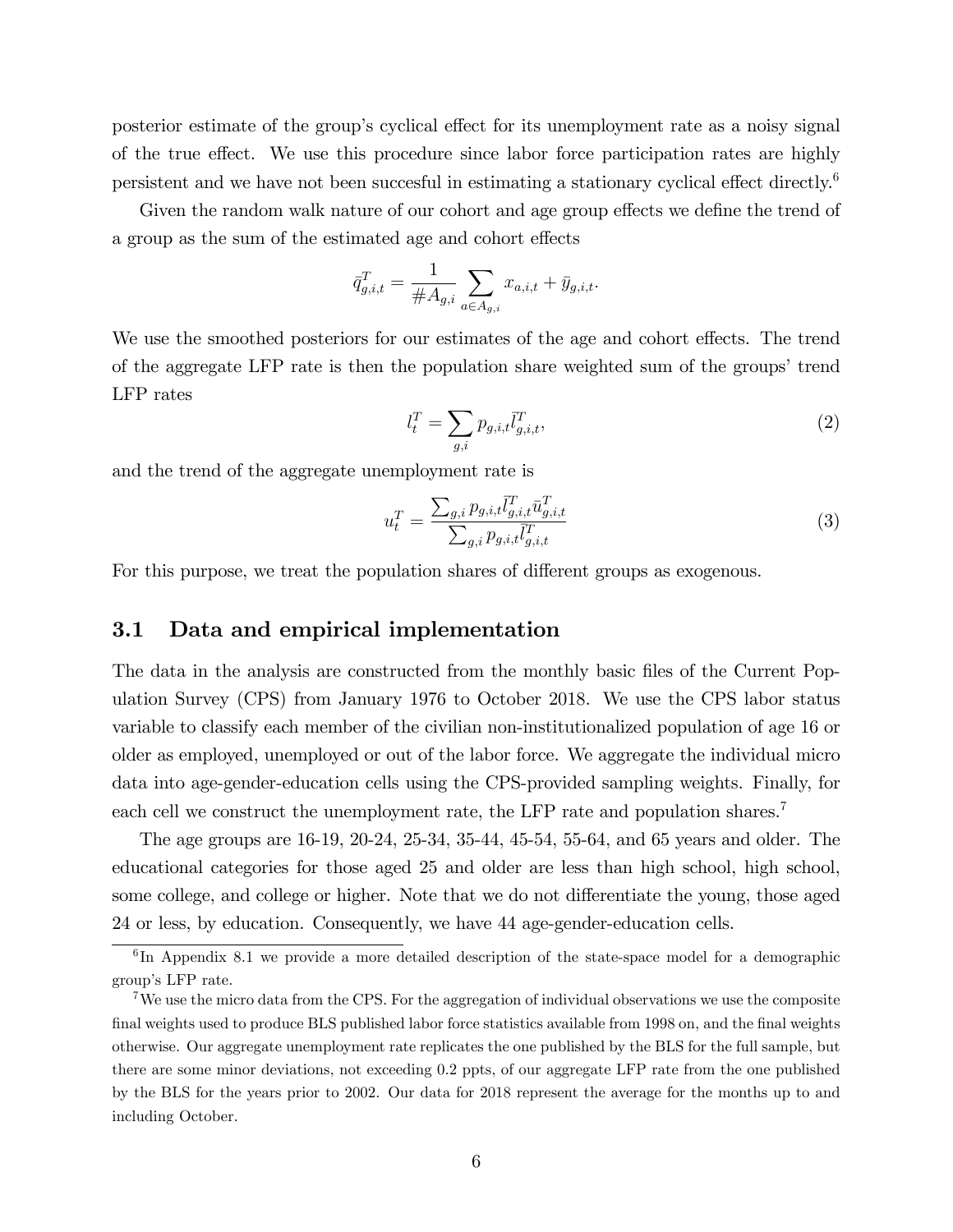We estimate our state-space model separately for young men and women, not differentiated by education, and for each gender and education group for individuals aged 25 and older. To forecast the trend, we need a forecast of the population shares and a forecast of the trend unemployment and LFP rates. We use our estimates of the trend to construct groups' trend forecasts. We use population forecasts to construct population shares by age and gender.<sup>8</sup> We then estimate a cohort-age model of educational attainment to construct a forecast of the age-gender shares by education.

### 4 Demographics of Unemployment and LFP

We now apply our framework to the unemployment rates and LFP rates of the demographic groups deÖned bye age, gender, and education and characterize their trend and cycle. We find that group unemployment rates move together over the cycle, the least (most) educated group is the most (least) volatile, and volatility declines with age. Group LFP rates are not very cyclical, except for those 16-19 years old whose LFP rate is strongly pro-cylical, and the oldest college educated group whose LFP rate is strongly counter-cyclical.

Removing the cyclical components we find not much of a change in the trend values of the group unemployment rates. To the extent that group unemployment trends change there is no uniform pattern to the contributions of age and cohort effects. Turning to group LFP rates we find large and systematic changes in their trends: for those younger than 25 years LFP rates declined for men and women alike, and for those 25 years and older the LFP rates of men declined and the LFP rates of women increased. Again, age and cohort effects contribute about equally to these changes, with cohort effects being somewhat more prevalent among women. While error bounds for estimates of group trend LFP rates are quite narrow, trend unemployment rates are subject to large uncertainty.

#### 4.1 Unemployment rates: cycle and trend

The common cyclical components of the different demographic groups' unemployment rates move together and therefore with the aggregate unemployment rate. Figure 1 displays the common cycle effects by education for men (top panel) and women (bottom panel). With respect to education, the least educated group (less than high school) is the most cyclically volatile and the most educated group (college or higher) is the least cyclically volatile group.

 $8$ Specifically we use the Bureau of the Census (2018) population projections based on the middle assumptions for future fertility, life expectancy and net immigration levels as of July 1 of each year. Downloaded from Haver.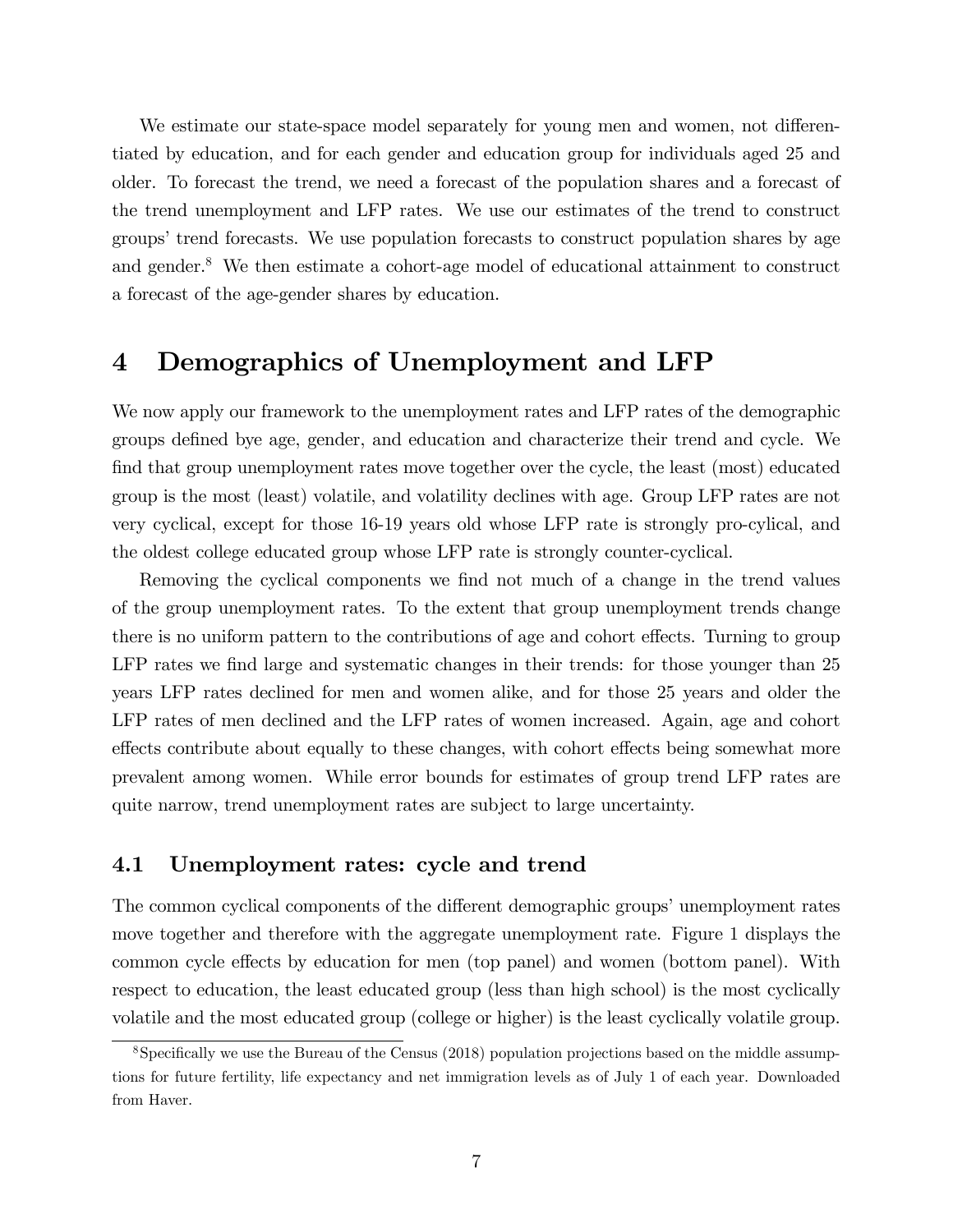The cyclical volatilities of the other two education groups and those less than 25 years old are bracketed by these two groups. This characterization applies to both men and women, with the womens' cycle effects being somewhat less volatile. Finally, comparing across recession episodes, we find that for all groups the cyclical unemployment factor reached a higher level during the 2007-09 recession than in all other recessions. This is most noticeable for the highest educated group which has never moved much over the cycle except for the 2007-09 recession.

With respect to age, older groups are less cyclically sensitive than younger groups for all education levels. Table 2 displays the estimated age-coefficients on the common cyclical factor by education for men (top panel) and women (bottom panel). For all groups the coefficient on the cyclical factor declines gradually with age, independent of gender and education. For less educated men and women (less than high school) there is also a pronounced step down for those aged 65 years and older.

We identify the trend unemployment rate of a group with the sum of that group's age and cohort effects. From the 1980s to the present trend unemployment rates tend to decline for younger workers and increase for older workers. With few exceptions we do not find large changes in group trends. The changes we do observe are mostly less than one percentage point. The exceptions are the most educated prime age women whose trend unemployment rate declines by about 2 percentage points, and the least educated younger (older) males whose trend unemployment rate decreases (increases) by about 1.5 percentage points. Across the different groups, age and cohort effects both contribute to trend changes with no apparent systematic pattern, except for the least and most educated prime age women where cohort effects seem to dominate.

In Table 3 we report changes in the groups' trend unemployment rates from 1979 to 2018. This exercise replicates the exercise from Section 2, Table 1, with a finer demographic grid and a more systematic removal of cyclical effects. The results from the two exercises are broadly consistent.

For men we find more increases than decreases in the trend unemployment rate across age and education groups. Most of the changes are small, less than one percentage point, except for the least educated males. For men with less than a high school education the trend rate declines for those between 25 and 44 years old, but increases for those 55 and older. Overall, age effects seem to account for more of the trend changes, but there is no clear pattern.

For women we find the opposite than for men. There are more age-education cells where the trend unemployment rate declines, but again for most groups the changes are small, except for the most educated prime age women. For women aged 25 to 55 years with a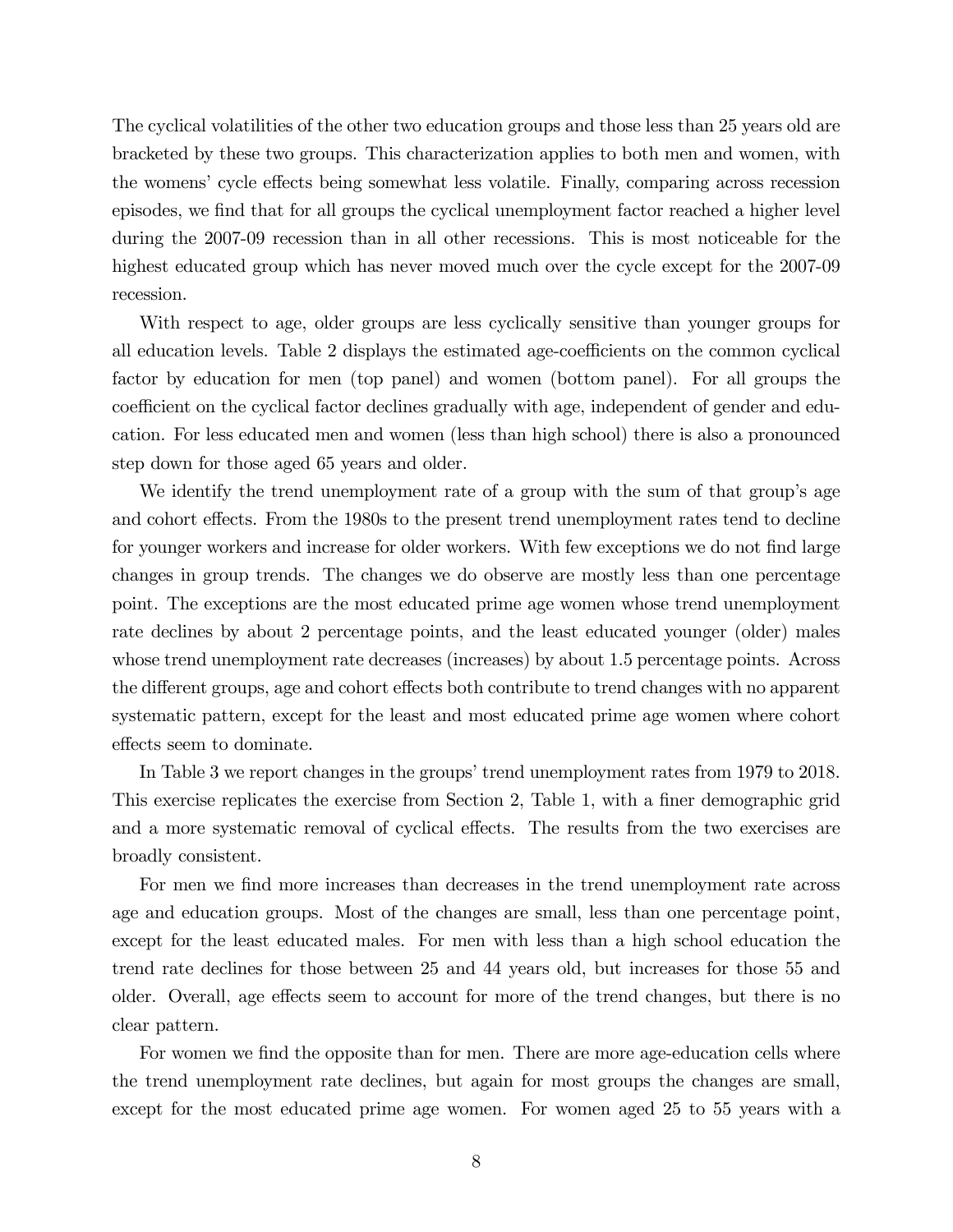college education the trend unemployment rate declined by 1 to 2 percentage points. Also, unlike for men, cohort effects seem to account for more of the trend changes across women's age-education groups. This is especially true for the most educated prime age women and for women aged less than 25 years which we do not differentiate by education.

We illustrate the role of cohort and age effects in Figure 2 for the group of men with less than a high school education. The top five lines plot the age effects for our five age groups, and the bottom line plots the cohort effects.<sup>9</sup> Clearly, age effects are not constant over time. There are short-run movements in the age effects such as the increase for 25-34 year old men during the 1980s recession, and there are medium-run swings such as the decline and then increase of the age effect for men 65 and older. The short-run swings in age effects suggest that our estimation method does not always extract the cycle for all demographic groups.<sup>10</sup> The medium-run swings reflect, in part, changes in the relative trends of different age groups. Finally, there are also notable medium-run swings in cohort effects, but movements in the cohort effects tend to be small relative to movements in age effects.<sup>1112</sup> The estimates of the age and cohort effects are not very precise. The dashed lines in Figure 2 represent two standard error bands based on the smoothed posterior variances of the unobserved states. Note that the changes of age and cohort effects over time usually stay within their initial error bands. These wide error bands are not specific to the group of men with less than a high school education but are common to all demographic groups.

The circles in Figure 2 illustrate how cohort and age effects interact in the determination of trend unemployment over the life-cycle of a group that enters in 1976. Relative to those that entered in 1960 this group has a permanently higher trend unemployment rate, about 1 percentage point. Over the next ten years their trend rate Örst increases and then declines with the 1980s recession. Once they turn 35 years old their trend unemployment rate declines, but it is still about 1 percentage point higher than it was for that age group at the time the cohort entered in 1976. At the time this cohort gets close to retirement their age effect is about the same as it was for that age group in 1976.

 $12$ The fact that we observe medium-run swings in age and cohort effects makes us more comfortable with not including deterministic drift terms in the laws of motion for age and cohort effects.

 $9$ We estimate age effects for the duration of our sample starting in 1976, and we can infer cohort effects for those entering the sample prior to 1976.

 $10$ We are hesitant to interpret the apparent cyclical responses in age effects as persistent scarring of that particular age group. Scarring would be better reflected in a change to the cohort effect, but our estimation imposes a fixed cohort effect.

 $11$ We have estimated a constrained version of our model with fixed age and cohort effects, which is closer to the approach of Aaronson et al  $(2014)$  and Montes  $(2018)$ . The fit of the constrained model is significantly worse, and the inferred cohort effects are extremely volatile.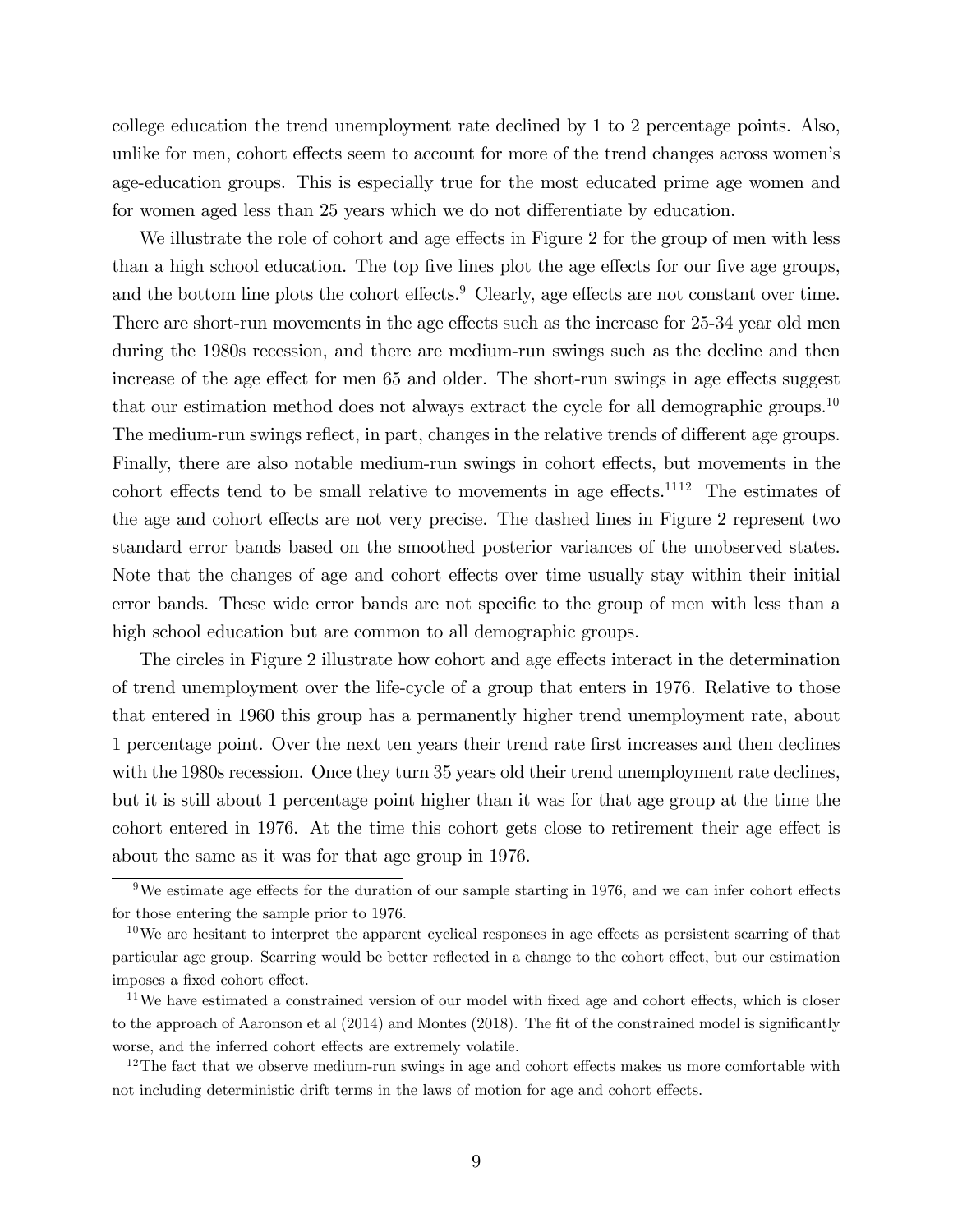#### 4.2 LFP rates: cycle and trend

We now turn to the results for the trend in the labor force participation rate. In the estimation, we decompose each groups' LFP rate into a cyclical component, and cohort and age components. The cyclical component is the groups' response to the estimated cyclical effect from the unemployment rate model. We call LFP rates pro-cyclical if they are negatively correlated with the cyclical effect, that is, the LFP rate increases as the cyclical unemployment rate declines.

In Table 4 we report the cyclical response of LFP rates for the different demographic groups. The response is the sum of the coefficients on the cyclical effect with corresponding standard deviations in parentheses. For almost all demographic groups the LFP rate is procyclical. Exceptions are men older than 65 with at least some college education, and women older than 55. The response coefficients tend to be small and not statistically significant, except for the 16-19 year old ones.

In Table 5 we report changes in the groups' trend LFP rates from 1979 to 2018. Like Table 3 for the group unemployment rates this exercise replicates the exercise from Section 2, Table 1, with a finer demographic grid and a more systematic removal of cyclical effects. Given the limited cyclical volatility of LFP rates it should not be surprising that the two exercises yield similar results.

The largest trend decline of LFP rates occurs for those 16-24 years old. In particular, for the very young the trend LFP declines by more than 20 percentage points, most of it due to cohort effects.

For men, the trend LFP rates decline for all age and education groups with the largest declines among those younger than 65 and with less than a college degree. For example, for those with a high school degree trend LFP rates decline by about 10 percentage points. LFP rates of men 65 and older or with a college degree decline by much less. For most groups the age effect is the largest contributor to the decline in trend LFP rates, but there are also a number of notable cohort effects among prime-age males with a high school or some college education.

For women the trend LFP rates increase for almost all age and education groups with the largest increases among those with more than a high school education. For example, for those with a college degree LFP rates increase between 8 and 16 percentage points. Relative to men, cohort effects are more often the largest contributor to the increase in trend LFP rates, especially for college educated women, but even for women age effects remain the main reason for trend changes in a large number of groups. Unlike for changes in trend unemployment rates, age and cohort effects mostly work in the same direction.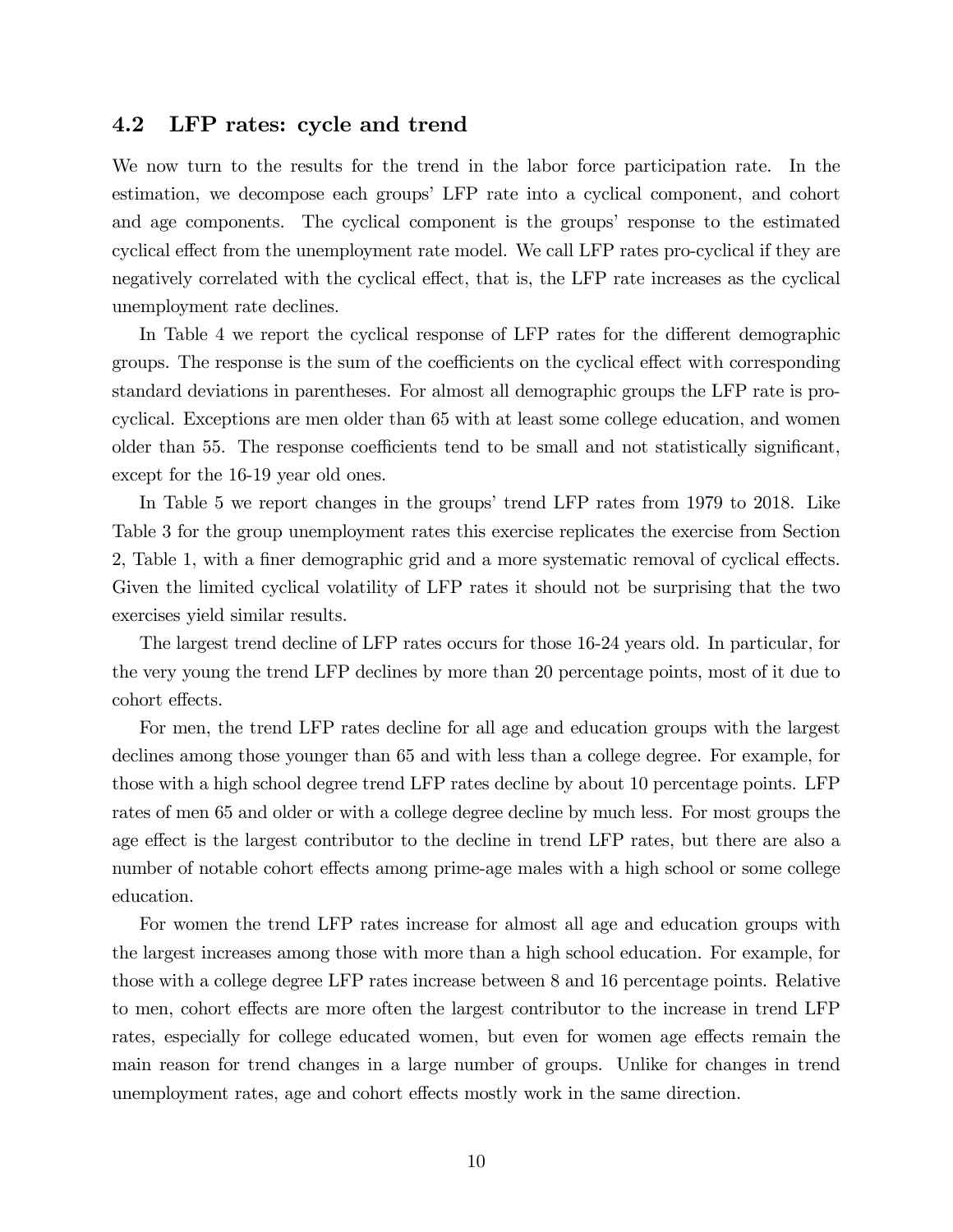Figure 3 shows the estimated cohort and age effects for women with a college education. Clearly, age effects are not constant over time: they first increase and then plateau or decrease for all age groups. Increasing cohort effects are important for women entering prior to the 1980s, but afterwards cohort effects are relatively stable. Unlike for unemployment rates, estimates of age and cohort effects for LFP rates are relatively precise. Based on the two standard deviation error bands, the dashed lines in Figure 3, the changes in age and cohort effects over time are significant. And these narrower error bands for estimated age and cohort effects of LFP rates are common to all demographic groups.

The circles in Figure 3 again illustrate how cohort and age effects interact in the determination of trend LFP over the life-cycle of a group that enters in 1976. Relative to those that entered in 1960 this group has a permanently higher trend LFP rate, about 7 percentage points. Over the next twenty years their trend rate increases noticeably, by about 10 percentage points. That is, when they turn 45 years old their trend LFP rate is about 10 percentage points higher than it was for that age group in 1976. As usual the LFP rate declines once this group reaches age 55.

### 5 Aggregate Unemployment and LFP Trend

We use the groups' population shares and our estimates of the groups' trend unemployment and LFP rates to construct the trend for the aggregate unemployment and LFP rate. The relative contributions of group trend rates and demographic factors to the trends of the aggregate unemployment and LFP rate differ. On the one hand, trends in group LFP participation rates and changes in the demographic composition all make important contributions to the trend of the aggregate LFP rate. On the other hand, the trend for the aggregate unemployment rate is almost exclusively driven by demographic changes and not by changes in group trends for unemployment and LFP rates. Finally, the cyclical component of the aggregate LFP rate is substantially less volatile than the one of the aggregate unemployment rate, and the two cyclical components are negatively correlated.

We first discuss the aggregate LFP rate which is a simple population share weighted average of the group LFP rates, equation (2). The aggregate LFP rate increased from 1976 on, reaching its peak just prior to 2000, and declined thereafter; Figure 4. The actual LFP rate does not deviate much from trend, it tends to fall below trend in recessions and then stays below trend for most of the expansion. The exceptions are the expansions following the 1984 and 2007-09 recessions when the estimated LFP rate trend noticeably exceeded the actual values for an extended period of time. We estimate the 2018 trend LFP rate to be at 62.7 percent, about half a percentage point lower than the CBO (2018) estimate of the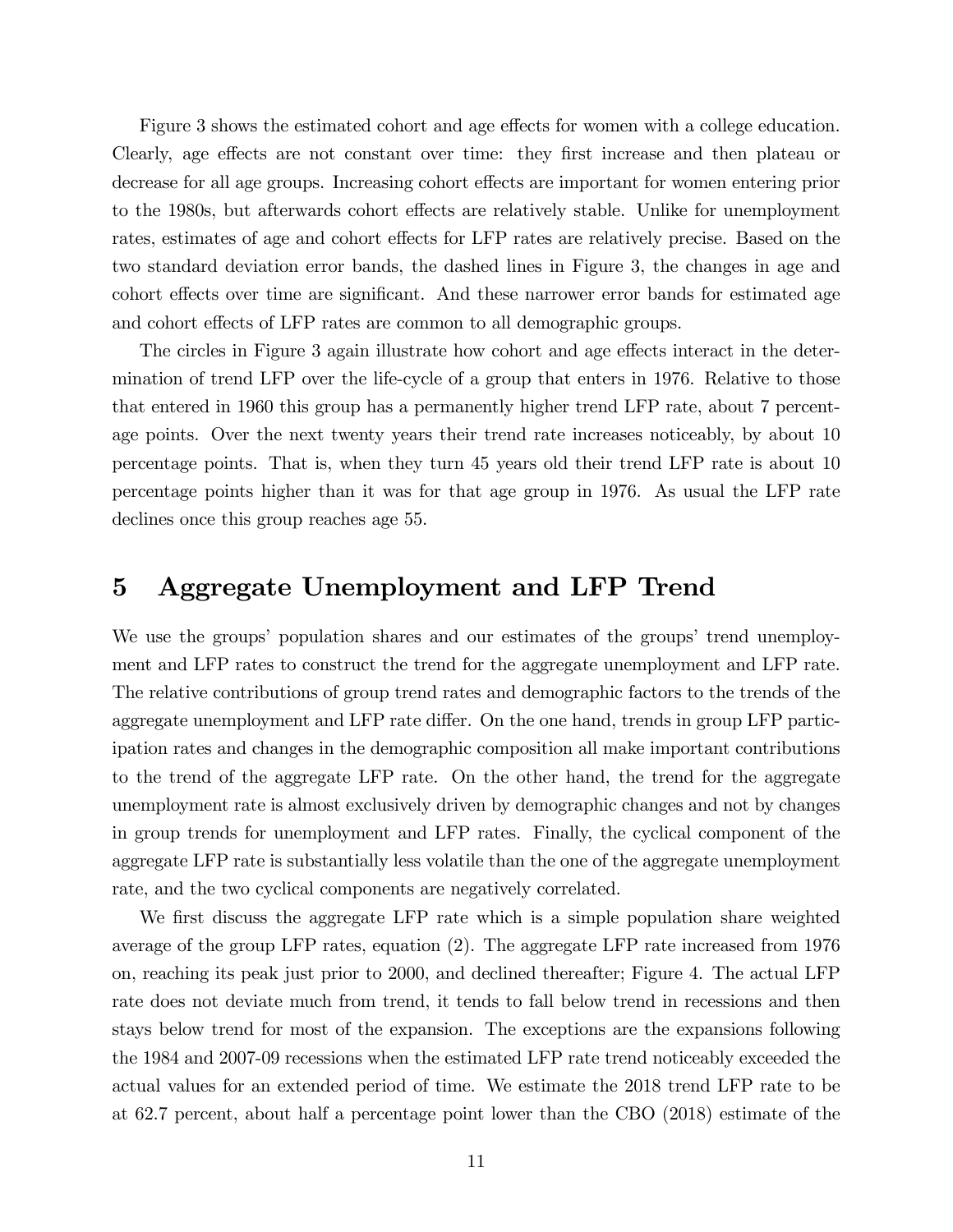potential LFP rate in 2018.<sup>13</sup>

We construct two counterfactuals to demonstrate how the trend of the aggregate LFP rate depends on changes in the trend LFP rates of demographic groups and the demographic composition of the population, Figure 4. For the Örst counterfactual, we Öx the population shares by age, gender, and education at their 2000 values, and use our estimates of the LFP rate trends for each demographic group. The counterfactual retains the hump-shaped path, that is, it reflects the increasing trend for LFP rates of women prior to 2000, and the declining trend for LFP rates of young groups post-2000, but it peaks earlier, just before 1990.

Prior to 2000 the counterfactual exceeds the trend path which means that from 1976 to 2000 the population composition was changing towards groups with higher participation rates. The main driver of this process was increased educational attainment as we can see from a comparison with our second counterfactual. For this counterfactual we fix the educational distribution conditional on age and gender at its 2000 values, and we use the actual population shares by age and gender and the trend group LFP rates. This second counterfactual remains close to the Örst counterfactual, that is, changes in the age distribution alone have a minor impact on the trend aggregate LFP rate prior to 2000. Taking the actual population shares, that is, introducing the actual educational attainment of the population, then moves the second counterfactual to the trend. Thus increasing educational attainment is a major source for the increase of the aggregate LFP rate trend prior to 2000.

A similar comparison of the trend with the two counterfactuals for the post-2000 period shows that increased educational attainment counteracted much of the widely discussed impact of population ageing on the LFP rate. Whereas the ageing of the population contributes to an almost three percentage point decline of the trend LFP rate by 2018, the difference between the blue and green lines, the increased educational attainment eliminates two percentage points of this gap.

We now proceed to the aggregate unemployment rate which is a nonlinear function of population share weighted group unemployment and LFP rates, equation (3). Figure 5 displays the actual unemployment rate and our trend estimate. Despite the apparent stability of the trends in group unemployment rates we observe a noticeable monotonic decline of the trend in the aggregate unemployment rate: from 7% in 1976 to 4.6% in 2018. Relative to

<sup>&</sup>lt;sup>13</sup>In Appendix 8.1 we consider two alternative estimators of the trend LFP rate based on two measures for which we assume that we know the true cyclical effect. The measures consist of the smoothed posterior of the groups' cyclical unemployment effect and the groups' observed average unemployment rate. The results are very similar, and well within the two standard deviation error bands of about  $+/-0.4$  ppts around our baseline trend.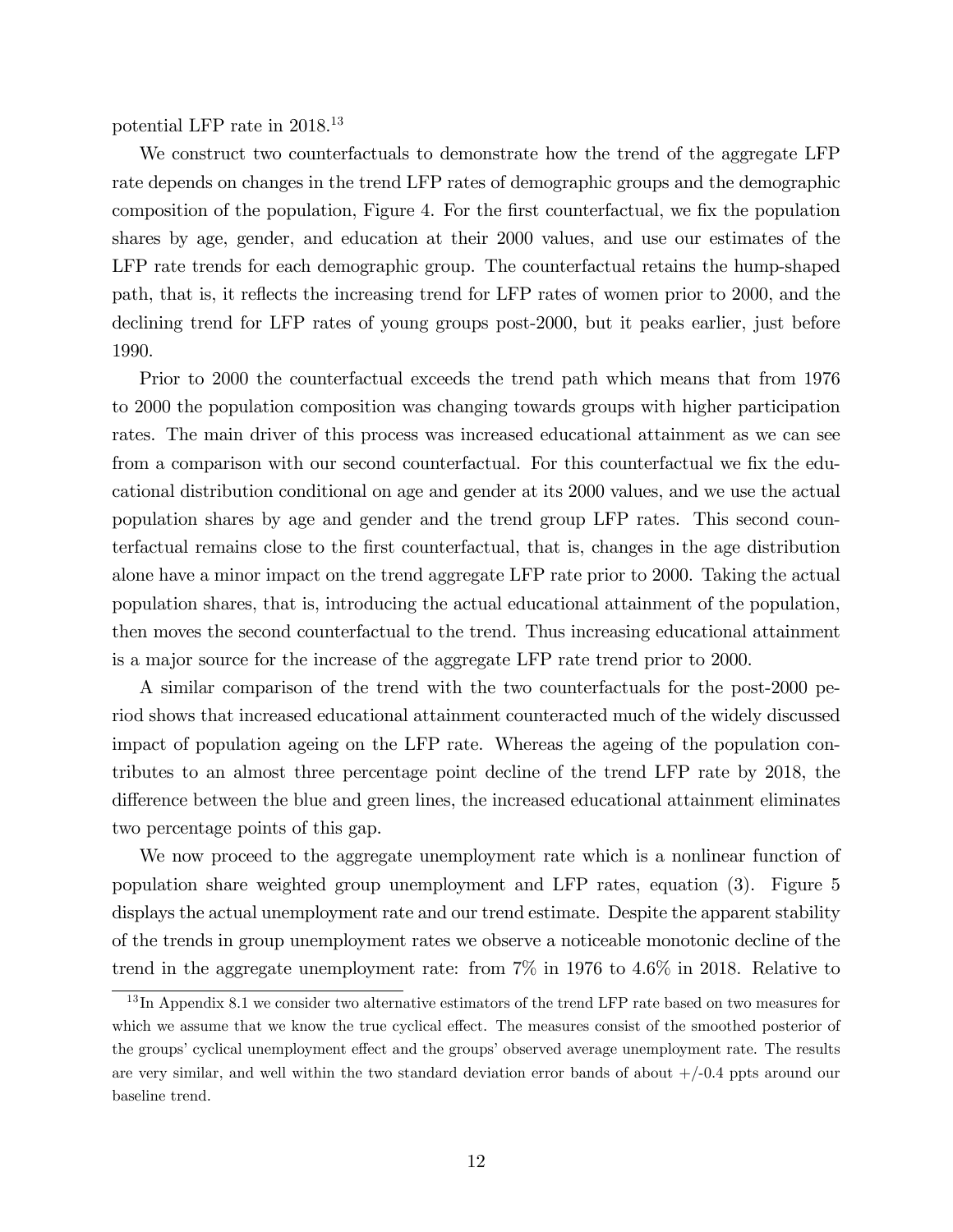estimates of group trend unemployment rates, the uncertainty associated with the estimate of the aggregate trend unemployment rate is smaller. The two standard deviation error bands of the trend unemployment rate estimates from the beginning and end of sample do not overlap. We note that our estimates of the trend unemployment rate are in line with the CBO (2018) estimates of the natural rate at the end of the sample, but substantially higher at the beginning of the sample.<sup>14</sup>

Compared to the cyclicality of the LFP rate, the cyclical deviations of the unemployment rate from its trend are large. Given the decline in the trend unemployment rate, the deviation of the actual unemployment rate from its trend value following the 2007-09 recession is exceptional, even when compared to the early 1980s recession. By 2016 the unemployment rate has returned to trend, and in 2018 the unemployment rate is significantly below its trend.

In order to understand the relative contributions of changes in the trends of group unemployment and LFP rates and population shares to changes in the trend of the aggregate unemployment rate we construct three counterfactuals, Figure 5. For the first counterfactual we use our estimates of the groups' trend unemployment rates, and fix the groups' trend LFP rates and population shares for age, gender, and education, at their 2000 values. This counterfactual is quite stable for the sample period, that is, the limited changes in the groups' trend unemployment rates that we discussed in the previous section have only a small impact on the aggregate trend. For the second counterfactual, we replace the fixed trend LFP rates from 2000 in the first counterfactual with their estimated time path. Despite the large changes in the trends of group LFP rates this has only a limited impact on the trend of the aggregate unemployment rate. For the third counterfactual we use our estimates of the groups' trend unemployment and LFP rates together with the actual population shares by age and gender, but fix the distribution of educational attainment conditional on age and gender at its 2000 values. This third counterfactual starts out at 6.3% in 1976 and ends at 5% in 2017, that is, the ageing of the population accounts for 1.3 percentage points or about half of the decline in the trend unemployment rate. The remaining part, the move from the third counterfactual to trend, then reflects the contribution from increased educational attainment of the population since 1976 and accounts for about two fifths of the decline in the trend unemployment rate. To summarize, the decline in the trend of the aggregate

 $14$ The CBO now uses two different methods to estimate the natural rate of unemployment, Shakleton (2018). For the period prior to 2005 the estimated natural rate of unemployment is based on a Philips curve, but starting in 2005, the natural rate of unemployment is calculated as a population weighted average of demographic group unemployment and LFP rates that are fixed at their 2005 values. The latter approach is similar to our construction of the trend unemployment rate.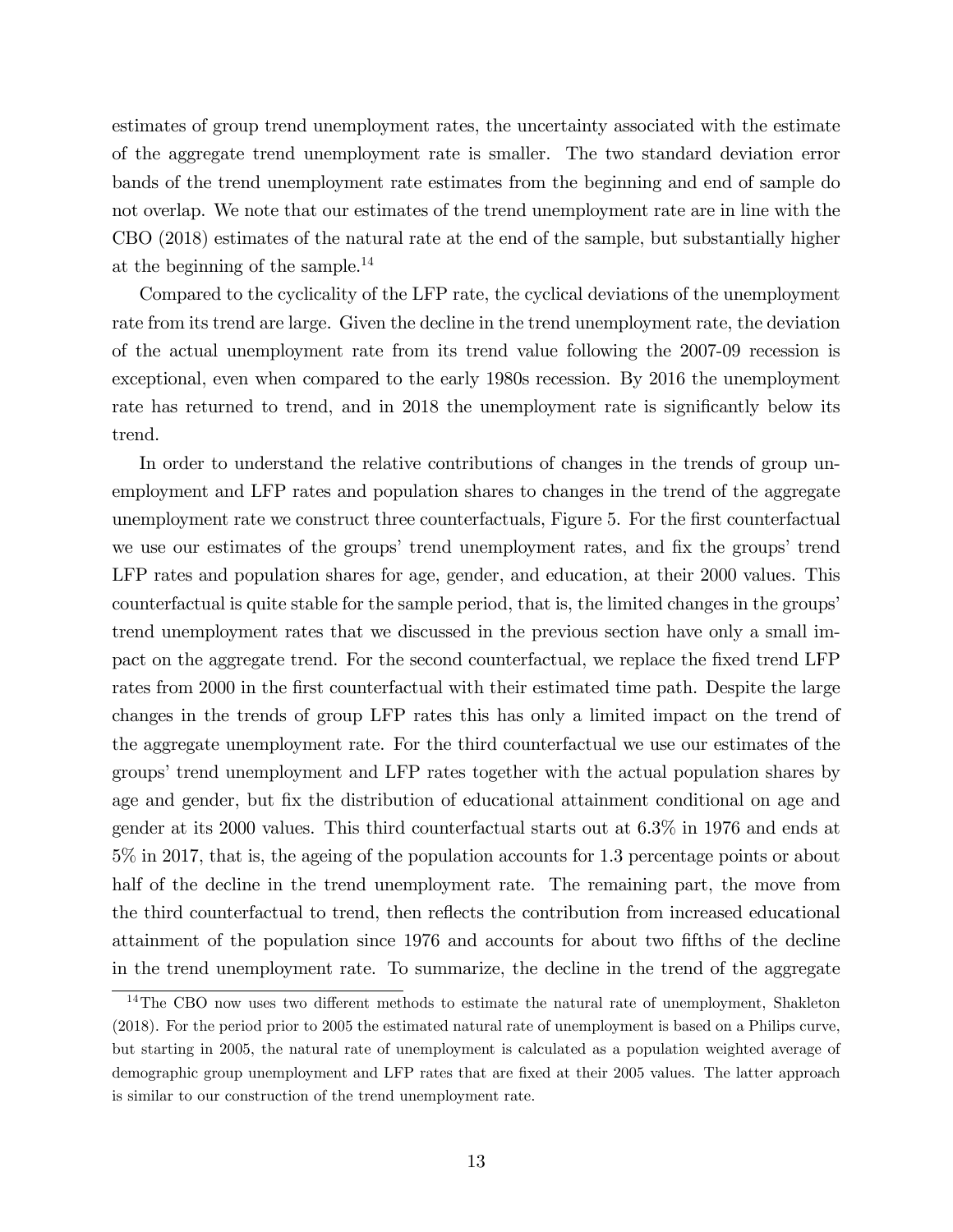unemployment rate is mainly driven by demographic factors, about half of it attributable to the population getting older and most of the rest attributable to the population getting more educated.<sup>15</sup>

### 6 Unemployment and LFP Rate Projections

Given the role that demographic trends play in the determination of the trend in the aggregate LFP rate and unemployment rate, it seems reasonable to project the future path of these aggregate trends based on demographic projections. For this purpose we need population projections by age and gender, and projections of future educational attainment. We take the first projection from the CBO (2018) and we project future educational attainment based on an estimated simple cohort model for age-gender conditional education shares. Using our preferred model of educational attainment, we project that over the next ten years the trend LFP rate will decline another 1.6 ppts from its current value of 62.7 percent, and the trend unemployment rate will decline by 0.4 ppts from its current value of 4.7 percent.

Educational attainment is defined for those 25 years and older, and we model the behavior of age-gender contingent education shares,  $\bar{w}_{e,g}$ , that is, the fraction of an age-gender group  $q$  that has education level  $e$ . We use the five age and four education groups consistent with our cohort models of unemployment and labor force participation. We assume that the education shares for age groups evolve according to a cohort model with no age effects

$$
\bar{w}_{e,g,t} = \frac{1}{\#A_g} \sum_{a \in A_g} w_{e,a,t} + \varepsilon_{e,g,t}^{\bar{w}} \text{ with iid } \varepsilon_{e,g,t}^{\bar{w}} \sim N(0, \sigma_{\bar{w},g}^2)
$$
\n
$$
w_{e,25,t} = \delta_{e,0} + w_{e,25,t-1} + \varepsilon_{25,t}^e \text{ with iid } \varepsilon_{e,25,t}^w \sim N(0, \sigma_{e,0}^2)
$$
\n
$$
w_{e,a,t} = \delta_{e,g} + w_{e,a-1,t-1} + \varepsilon_{e,a,t}^w \text{ with iid } \varepsilon_{e,a,t}^w \sim N(0, \sigma_{e,1}^2) \text{ for } a \in A_g.
$$

For each education group we assume that there is an initial value for those who enter at age 25. The initial cohort effect of a new cohort is a random variation of the initial effect of the new cohort in the previous period. The measured education shares for age groups can change over time, possibly due to differential death rates across age groups, see, for example,

 $15$ Shimer (1998) has argued that changes in labor force shares of groups defined by education may affect the trend unemployment rates of these groups. Thus separating out the contributions coming from changes in trend unemployment rates from the changes in labor force shares may not be possible. Our decomposition of the trend unemployment rate suggests that this is not much of an issue. First, even with the large changes in education shares the estimated trend unemployment rates of these groups have not changed much. Second, as we show in Appendix 8.2 the long-run correlations between unemployment rates and labor force shares for groups defined by education are very small, mostly insignificantly different from zero.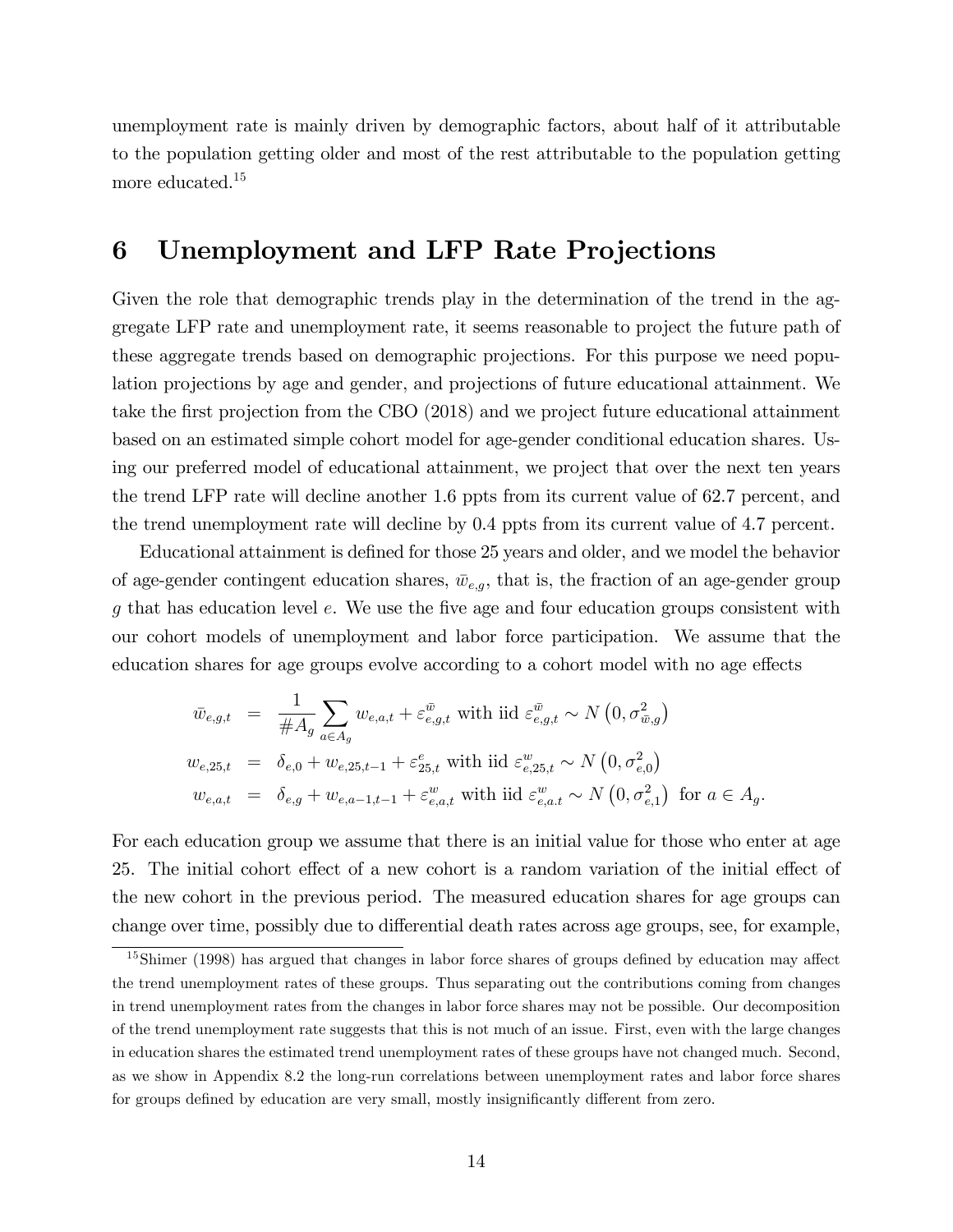Aaronson and Sullivan (2001). The model is estimated separately for each gender-education group using maximum likelihood and the Kalman-filter.<sup>16</sup>

We estimate two versions of this model. First, we estimate the model with no deterministic drift,  $\delta_{e,j} = 0$ . Figure 6 displays the smoothed posterior estimates of cohort effects at the time a cohort enters the sample and at the end of the sample or at the time the cohort exits the sample. It is apparent that the education shares display systematic drift: in a cohort the shares of those with more than a high-school education tend to increase over time and the shares with a high-school education or less tend to decrease over time. We therefore estimate the model allowing for non-zero drift terms,  $\delta_{e,j} \neq 0$ , which we use for our baseline projection.<sup>17</sup>

Table 6 shows how the trend projections for the aggregate LFP and unemployment rate depend on the assumptions made for the evolution of future educational attainment. The third column displays the impact of ageing, assuming that the age-contingent education shares remain at their 2018 values. For this assumption the trend LFP rate is predicted to decline by another 2.5 ppts over the next ten years. The first and second column show how predicted increases in educational attainment dampen some of that decline. The second column shows that taking into account the built in higher educational attainment in recent cohorts will cut that decline by about 0.4 ppts, even if cohort education shares remain fixed. The first column contains projections from our preferred baseline model. It shows that taking into account increasing educational attainment within cohorts will cut that decline by another 0.5 ppts. The fourth column shows that our baseline forecast predicts a smaller decline of the trend LFP rate over the next ten years than does the CBO (2018) forecast. As for the trend unemployment rate, our preferred baseline model predicts a further decline by 0.3 ppts, unlike the CBO natural rate which is forecast to remain unchanged. Taking into account the predicted increase in educational attainment increases the predicted decline over the next ten years.

## 7 Conclusions

We estimate trends for the LFP and unemployment rates of demographic groups defined by age, gender and education, and we use these trends, together with the groups' population shares, to construct the trends of the aggregate LFP and unemployment rate. We charac-

<sup>&</sup>lt;sup>16</sup>For the projections we use the estimated models for those with a high school education or higher and define the education share for those with less than a high school education as the residual.

 $17$ Even though the estimates for the drift terms tend to be not significant, the drift terms capture the systematic movements in the education shares. The coefficient estimates are in Appendix 8.3, Table 7.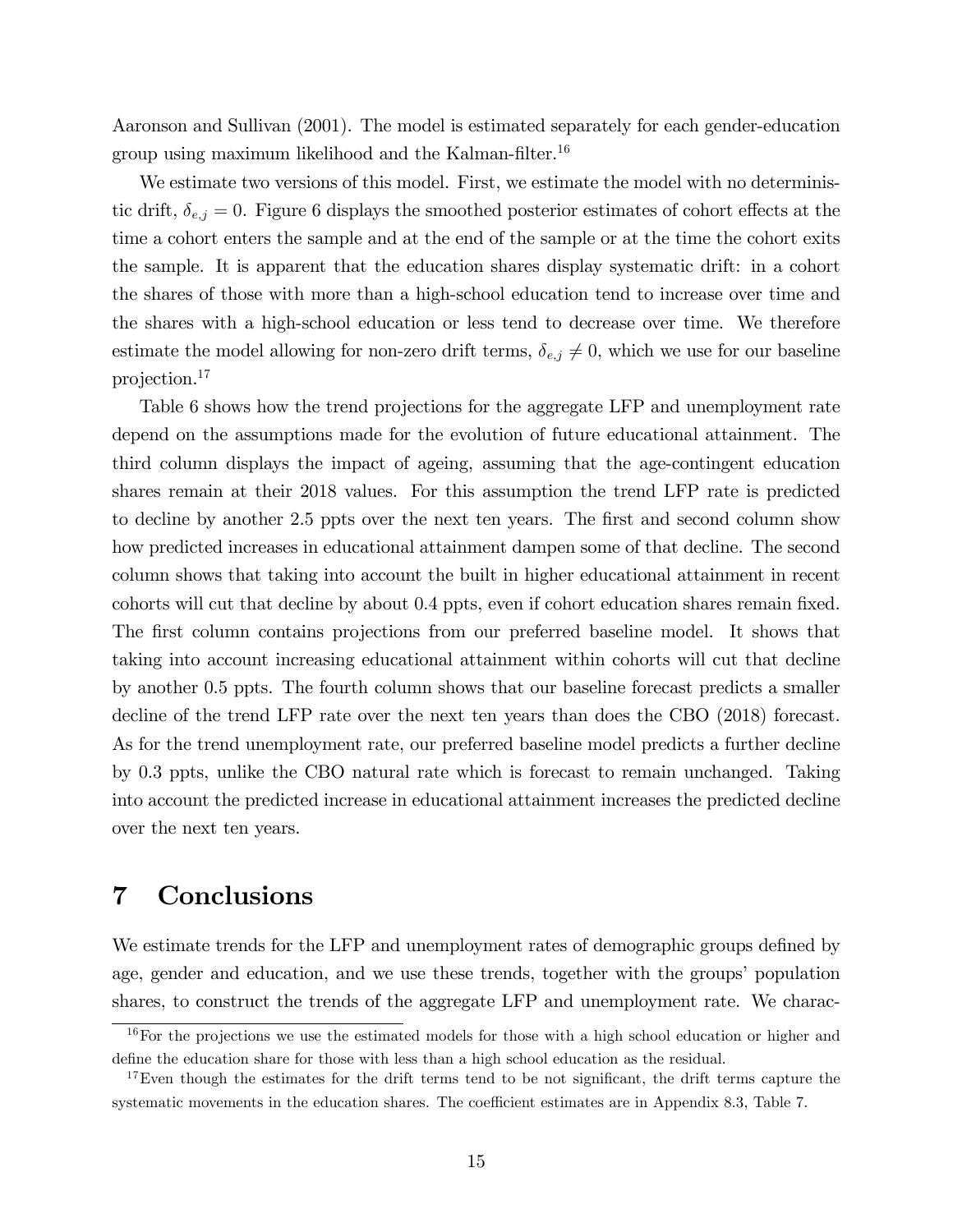terize a groupís LFP and unemployment rate using a parsimonious statistical model of age, cohort, and cycle effects, and we define the trend as the sum of the age and cohort effects. In contrast to alternative approaches, our model of group-specific trends features time-varying age effects, which we estimate using standard data filtering techniques.

The estimated trend in the aggregate unemployment rate declines almost monotonically from 7% in 1976 to 4.7% in 2018, and is almost exclusively driven by demographic factors with roughly equal contributions from an older and more educated population. The estimated trend in the aggregate LFP rate is hump-shaped with a peak in 2000. In contrast to the trend unemployment rate, the trend LFP rate is not only driven by demographics, with increasing educational attainment being important throughout the sample and ageing of the population becoming more important since 2000, but also by changes of groups' trend LFP rates, e.g., for women prior to 2000.

We construct ten year projections of the aggregate trends, using a cohort model of agegender contingent educational attainment. The cohort model predicts an increase in educational attainment in the next ten years. Combining Census Bureau population forecasts and our forecasts for educational attainment, we project that over the next 10 years the trend LFP rate will decline to  $61.1\%$  from its 2018 value of  $62.7\%$ , and the trend unemployment rate will decline to 4.3% from its 2018 value of 4.7%.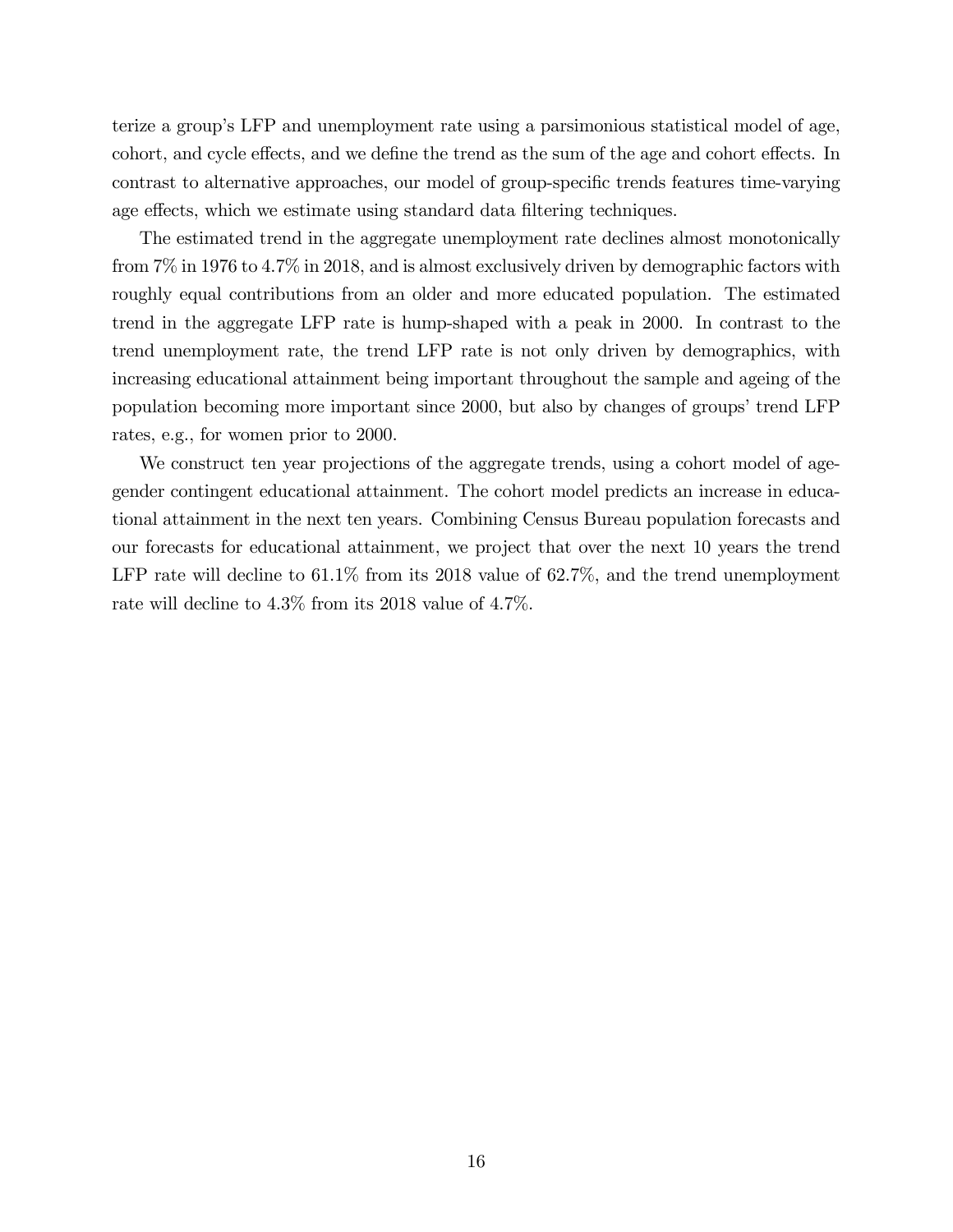### References

- [1] Aaronson, Daniel, and Daniel Sullivan. 2001. Growth in Worker Quality. Economic Perspectives, Federal Reserve Bank of Chicago, 2001 Q4.
- [2] Aaronson, Stephanie, Tomaz Cajner, Bruce Fallick, Felix Galbis-Reig, Christopher Smith, and William Wascher. 2014. Labor Force Participation: Recent Developments and Future Prospects. Brookings Papers on Economic Activity, Vol. 2014: 197-275.
- [3] Aaronson, Stephanie, Bruce Fallick, Andrew Figura, Jonathan Pingle, and William Wascher. 2006. The Recent Decline in the Labor Force Participation Rate and Its Implications for Potential Labor Supply. Brookings Papers on Economic Activity, Spring 2006, 69-134.
- [4] Balleer, Almut, Ramón Gómez-Salvador, and Jarkko Turunen. 2009. Labor Force Participation in the Euro Area: a Cohort Based Analysis, European Central Bank, Working Paper Series, No. 1049.
- [5] Barnichon, Regis, and Geert Mesters. 2018. On the Demographic Adjustment of Unemployment, The Review of Economics and Statistics, 100(2): 219-231.
- [6] Congressional Budget Office. 2018. An Update to the Economic Outlook: 2018 to 2028. https://www.cbo.gov/publication/54318
- [7] Bureau of the Census. 2018. Population Projections. https://www.census.gov/programs-surveys/popproj.html
- [8] Cairó, Isabel, Shigeru Fujita, and Camilo Morales-Jiménez. 2019. Elasticities of Labor Supply and Labor Force Participation Flows. FRB Philadelphia Working Paper 19-03.
- [9] Daly, Mary C., Osborne Jackson, and Robert G. Valetta. 2007. Educational Attainment, Unemployment, and Wage Inflation. FRBSF Economic Review 49-61.
- [10] Elsby, M., Hobijn, B. A. Sahin. 2010. The Labor Market in the Great Recession. Brooking Panel on Economic Activity, April 2010
- [11] Kudlyak, Marianna. 2013. A Cohort Model of Labor Force Participation, Federal Reserve Bank of Richmond Economic Quarterly  $99(1)$ : 25–43.
- [12] Montes, Joshua. 2018. CBOís Projection of Labor Force Participation Rates, Congressional Budget Office, Working Paper 2018-04.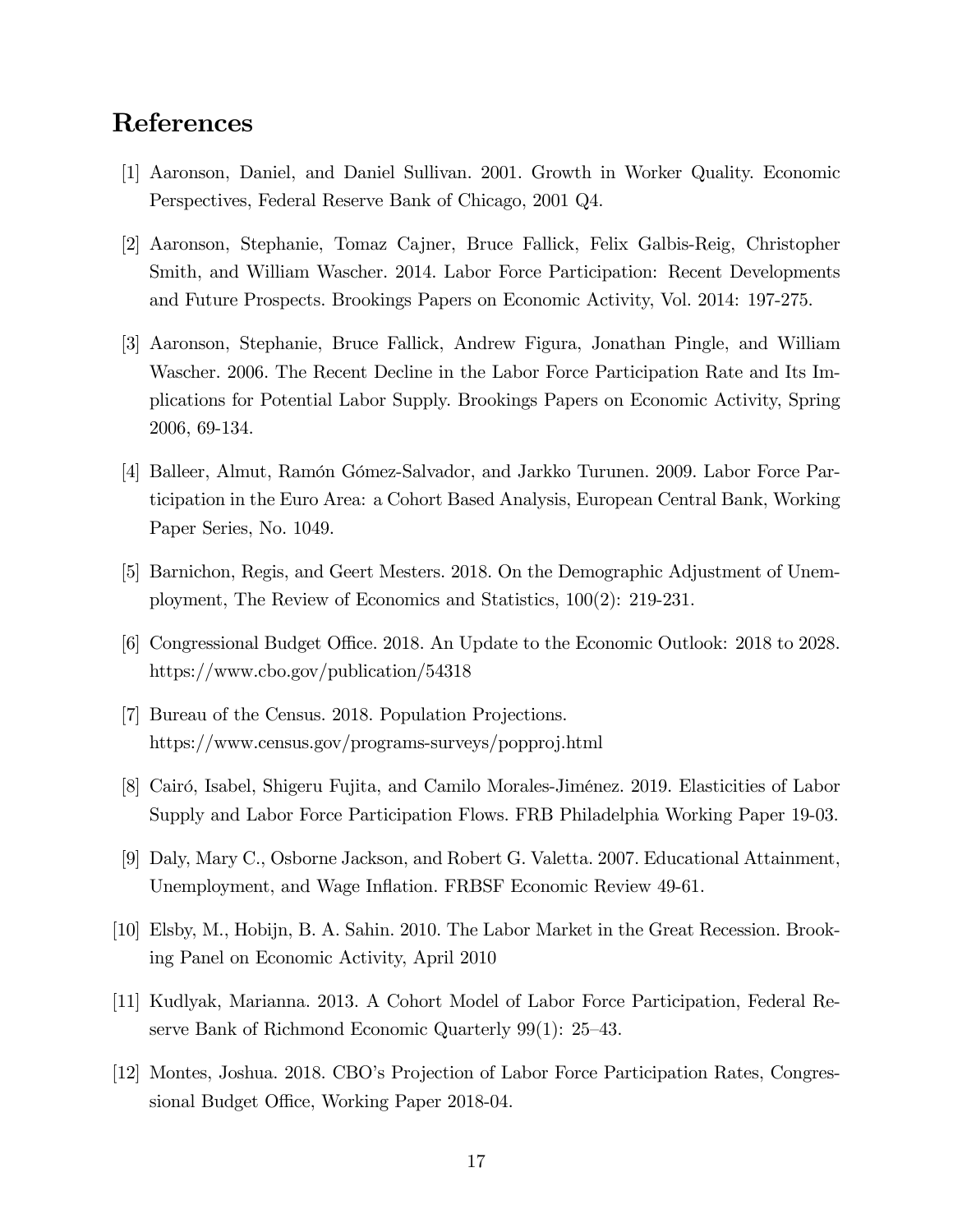- [13] Müller, Ullrich, and Mark Watson. 2018. Long-Run Covariability. Econometrica 86, 775-804.
- [14] Shackleton, Robert. 2018. Estimating and Projecting Potential Output Using CBO's Forecasting Growth Model. CBO Working Paper 2018-03. https://www.cbo.gov/publication/53558
- [15] Shimer, Robert. 1998. Why Is the U.S. Unemployment Rate so Much Lower? NBER Macroeconomics Annual, vol. 13, 1998, pp. 11-61.
- [16] Tuzemen, Didem, and Willem Van Zandweghe. 2018. The Cyclical Behavior of Labor Force Participation. FRB Kansas City Working Paper No. 18-08.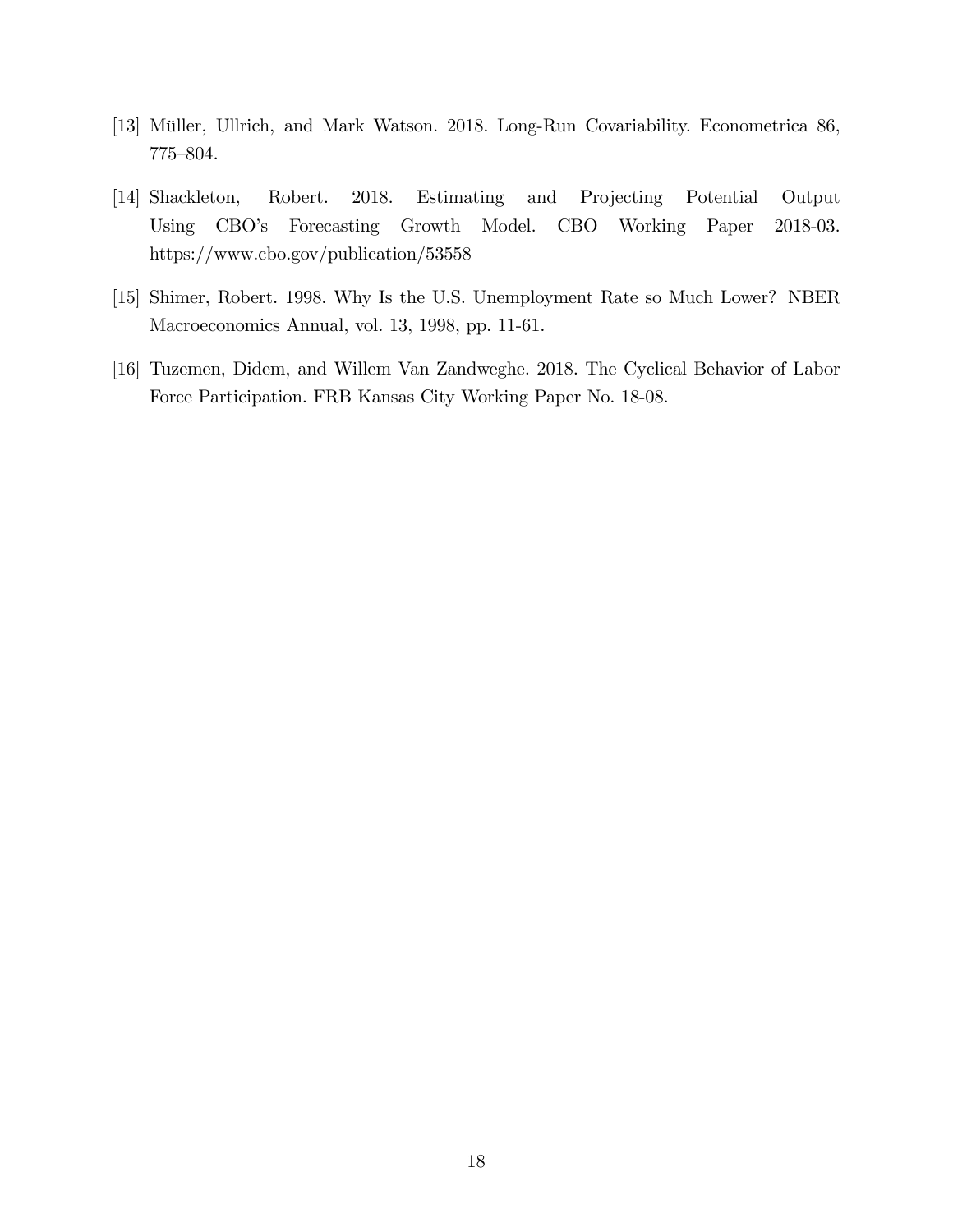### 8 Appendix

#### 8.1 Cyclical effects for the LFP rate

The state space model for a demographic group's LFP rate is characterized by the measurement equations

$$
\overline{q}_{g,t} = \frac{1}{\#A_g} \sum_{a \in A_g} x_{a,t} + \overline{y}_{g,t} + \gamma_g \sum_{s=0}^n \rho_s z_{t-s} + \varepsilon_{g,t}^{\overline{q}} \text{ with iid } \varepsilon_{g,t}^{\overline{q}} \sim N(0, \sigma_{g,\overline{q}}^2)
$$
  

$$
\widetilde{z}_t = z_t + \varepsilon_t^{\widetilde{z}} \text{ with iid } \varepsilon_t^{\widetilde{z}} \sim N(0, \sigma_{\widetilde{z}}^2),
$$

where  $\tilde{z}$  is a noisy signal of the cyclical effect, and the state transition equations

$$
x_{1,t} = x_{1,t-1} + \varepsilon_{1t}^x \text{ with } \text{iid } \varepsilon_{1t}^x \sim N(0, \sigma_{1x}^2)
$$
  
\n
$$
x_{a,t} = x_{a-1,t-1} \text{ for } a > 1
$$
  
\n
$$
\bar{y}_{g,t} = \bar{y}_{g,t-1} + \varepsilon_{g,t}^{\bar{y}} \text{ with } \text{iid } \varepsilon_{g,t}^{\bar{y}} \sim N(0, \sigma_{g\bar{y}}^2) \text{ for } g \ge 1,
$$
  
\n
$$
z_t = \rho z_{t-1} + \varepsilon_t^z \text{ with } \text{iid } \varepsilon_t^z \sim N(0, \sigma_z^2)
$$

We estimate the parameters  $(\sigma_{g,\bar{q}}^2, \sigma_{1x}^2, \sigma_{g\bar{y}}^2, \gamma_g)$  and take the estimated parameters for the cyclical effect  $(\rho, \sigma_z^2)$  from the group's unemployment rate model as given. Furthermore, the nosiy signal for the cyclical effect is the smoothed posterior estimate for the group's cyclical unemployment effect, and we take the average variance of the smoothed posterior as the variance of the noise term  $\sigma_{\tilde{z}}^2$ .

As a robustness check we consider two alternative models of the cyclical effect for the labor force participation rates. The implied estimates for the aggregate LFP rate are displayed in Figure 7. The first alternative assumes that the smoothed posterior mean estimate of the group's cyclical unemployment effect represents the true cyclical effect without noise. The implied trend for the aggregate LFP rate is almost the same as for our baseline estimate, but unsurprisingly the standard error band is smaller. For the second alternative we note that the groups' average unemployment rates are highly correlated with our estimated cyclical effects for the groups' unemployment rates. We therefore take the groups' average unemployment rates as the observed true cyclical effect for the groups' labor force participation rates. The LFP rate trend implied by this alternative model tends to be close to the trend of the baseline model, but is slightly higher than the baseline trend for the most recent years.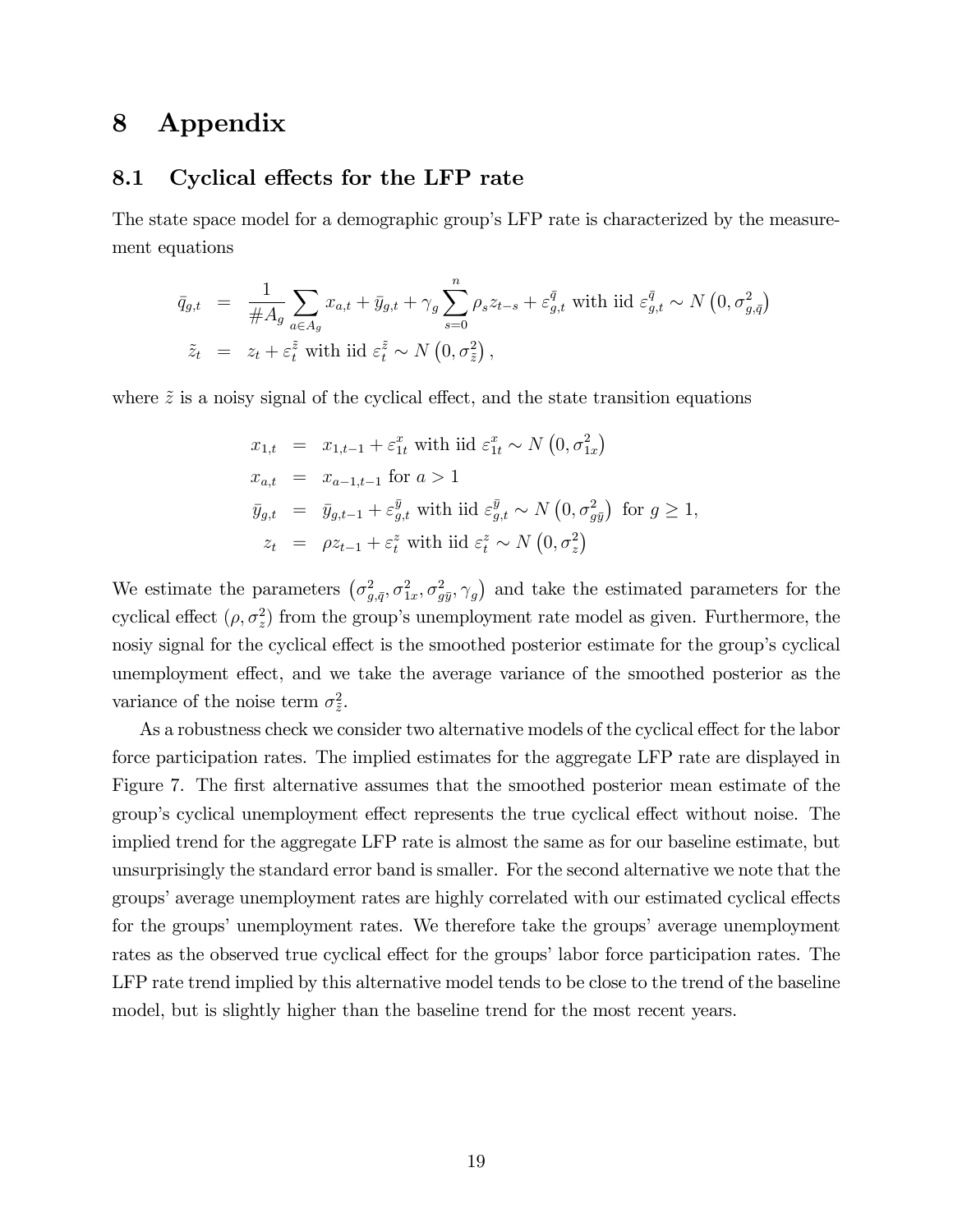## 8.2 Long-run correlation of unemployment rate and labor force shares

Shimer (1998) argues that in the long run the unemployment rates of demographic groups may be correlated with the labor force shares of these groups. If this is correct then decomposing changes in the aggregate trend unemployment rate into changes coming from group trend unemployment rates and changes coming from the labor force shares of the groups are a pure accounting exercise and should not be interpreted as causal. He argues that this is especially true for groups deÖned by education decomposition. For example, if employers care about relative education or education is contaminated by unobserved quality then changes in education shares can affect education contingent unemployment. In the end this is an empirical issue, and Daly, Jackson, and Valetta (2007) argue that there is no correlation between unemployment rates and labor force shares for groups defined by age, gender, and education.

We extend the analysis of Daly et al (2007) for our sample and calculate the long run correlations between unemployment rates and labor force shares using the approach of Müller and Watson (2018). In Figure 8 we plot the posterior medians, and  $67\%$  and  $90\%$  confidence intervals for the long run correlation between unemployment rates and labor force shares for demographic groups defined by education, age, and gender. Most of the median correlations are close to zero, and there is no group for which zero is not included in the  $90\%$  confidence interval.

#### 8.3 A cohort model for education

Figure 9 illustrates the role of different assumptions on the dynamics of education shares for medium term projections of these shares. Here we plot the actual and predicted shares of male high-school (HS) graduates for the Öve age groups using our two models for the evolution of education shares, together with the simple assumption that the education shares of agegender groups remain Öxed at their last observed values. Clearly the predictions are quite different. The evolution of education shares in the model without drift can be understood as follows. Since prior to 2018 the HS share among the 25-34 year olds was increasing, the HS share of entering cohorts must have been increasing. Since the forecast applies the share of the last cohort that entered to all future entering cohorts, the average share of the age group is forecast to increase. Since prior to 2018 the HS share of the 35-44 year olds was lower than that for the 25-34 year olds, and going forward the cohorts in the 35-44 year olds are being replaced with cohorts from the 25-34 year olds, the average share of the age group 35-44 is forecast to increase. By an analogous argument the average HS share of the 45-54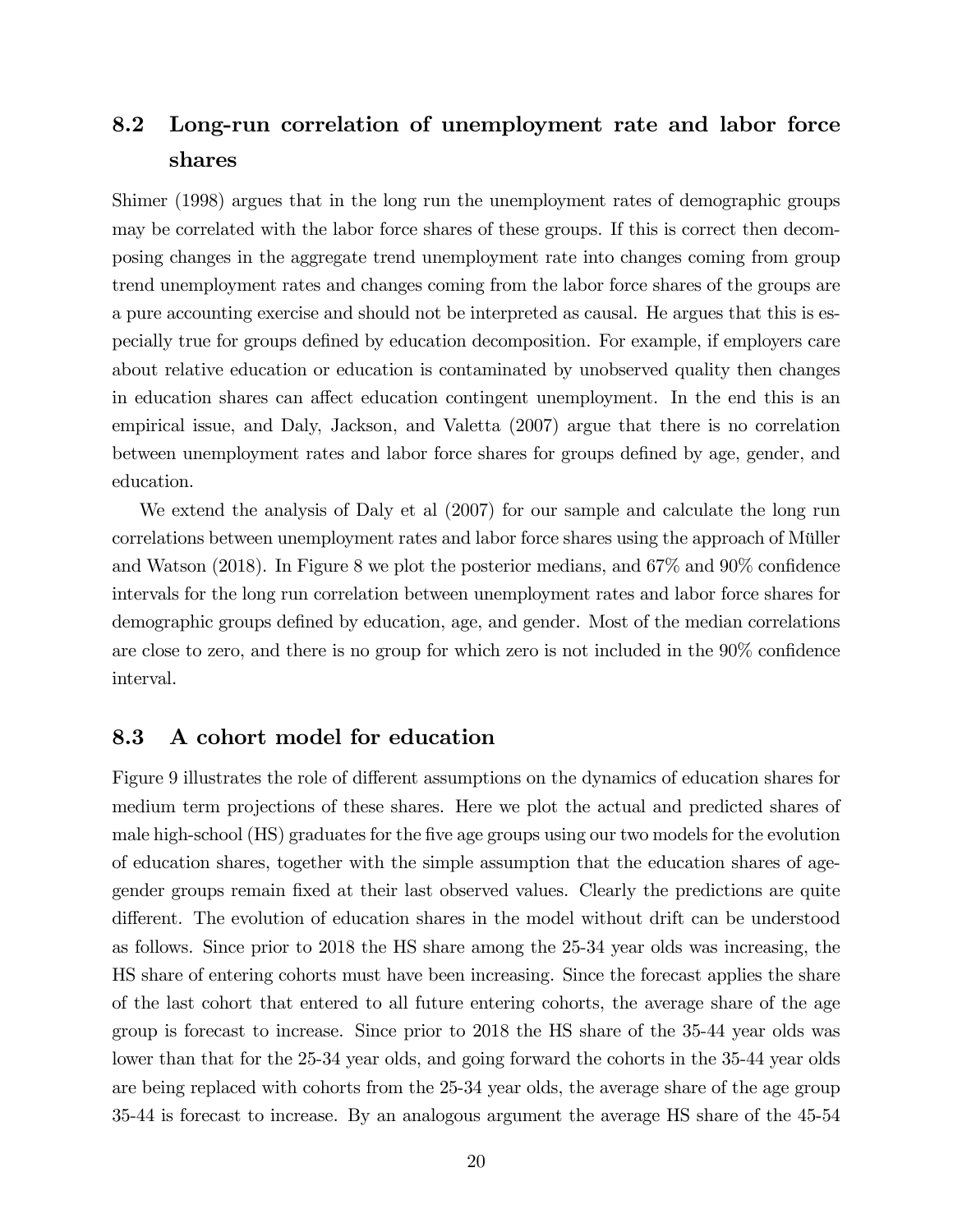year olds is decreasing since prior to 2018 that group's HS was higher than for the 35-44 year olds. And similar arguments apply to the remaining age groups. Allowing for non-zero drift in the education shares can amplify (25-34, 45-54, 55-64), dampen (65-79), or completely reverse (35-44) these patterns.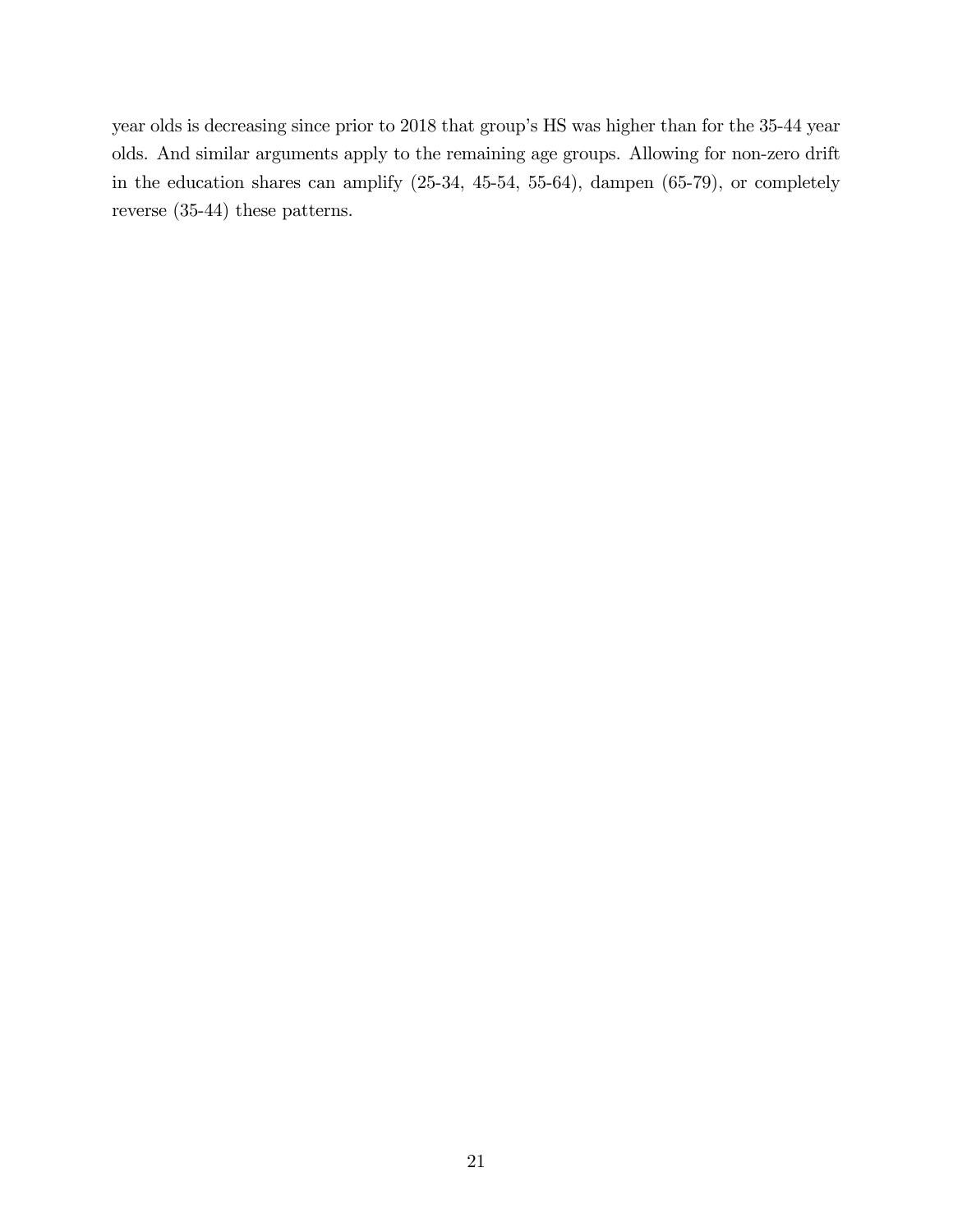| (1)<br>(2)<br>(3)<br>(4)<br>Men, 25-54<br>Women, 25-54<br>Men, $55+$<br>(A) Unemployment Rate<br>1979<br>4.4<br>3.4<br>3.4<br>6.4<br>2.1<br>3.9<br>2.8<br>2.1<br>2018<br>4.1<br>3.2<br>4.5<br>5.5<br>2.7<br>3.2<br>2.5<br>2.8<br>(B) LFP Rate<br>1979<br>93.0<br>42.9<br>58.6<br>21.7<br>96.4<br>60.5<br>70.3<br>30.7<br>2018<br>84.3<br>40.3<br>63.3<br>25.9<br>50.3<br>80.6<br>92.1<br>41.7<br>(C) Population Shares<br>1979<br>16.2<br>18.1<br>12.0<br>22.5<br>11.0<br>13.3<br>3.4<br>3.5<br>2018<br>10.1<br>11.1<br>8.2<br>9.2<br>17.3<br>11.5<br>19.9<br>12.8 |              |  |  |  |              |  |
|--------------------------------------------------------------------------------------------------------------------------------------------------------------------------------------------------------------------------------------------------------------------------------------------------------------------------------------------------------------------------------------------------------------------------------------------------------------------------------------------------------------------------------------------------------------------|--------------|--|--|--|--------------|--|
|                                                                                                                                                                                                                                                                                                                                                                                                                                                                                                                                                                    |              |  |  |  |              |  |
|                                                                                                                                                                                                                                                                                                                                                                                                                                                                                                                                                                    |              |  |  |  | Women, $55+$ |  |
|                                                                                                                                                                                                                                                                                                                                                                                                                                                                                                                                                                    |              |  |  |  |              |  |
|                                                                                                                                                                                                                                                                                                                                                                                                                                                                                                                                                                    |              |  |  |  |              |  |
|                                                                                                                                                                                                                                                                                                                                                                                                                                                                                                                                                                    | HS or less   |  |  |  |              |  |
|                                                                                                                                                                                                                                                                                                                                                                                                                                                                                                                                                                    | More than HS |  |  |  |              |  |
|                                                                                                                                                                                                                                                                                                                                                                                                                                                                                                                                                                    |              |  |  |  |              |  |
|                                                                                                                                                                                                                                                                                                                                                                                                                                                                                                                                                                    | HS or less   |  |  |  |              |  |
|                                                                                                                                                                                                                                                                                                                                                                                                                                                                                                                                                                    | More than HS |  |  |  |              |  |
|                                                                                                                                                                                                                                                                                                                                                                                                                                                                                                                                                                    |              |  |  |  |              |  |
|                                                                                                                                                                                                                                                                                                                                                                                                                                                                                                                                                                    |              |  |  |  |              |  |
|                                                                                                                                                                                                                                                                                                                                                                                                                                                                                                                                                                    | HS or less   |  |  |  |              |  |
|                                                                                                                                                                                                                                                                                                                                                                                                                                                                                                                                                                    | More than HS |  |  |  |              |  |
|                                                                                                                                                                                                                                                                                                                                                                                                                                                                                                                                                                    |              |  |  |  |              |  |
|                                                                                                                                                                                                                                                                                                                                                                                                                                                                                                                                                                    | HS or less   |  |  |  |              |  |
|                                                                                                                                                                                                                                                                                                                                                                                                                                                                                                                                                                    | More than HS |  |  |  |              |  |
|                                                                                                                                                                                                                                                                                                                                                                                                                                                                                                                                                                    |              |  |  |  |              |  |
|                                                                                                                                                                                                                                                                                                                                                                                                                                                                                                                                                                    |              |  |  |  |              |  |
|                                                                                                                                                                                                                                                                                                                                                                                                                                                                                                                                                                    | HS or less   |  |  |  |              |  |
|                                                                                                                                                                                                                                                                                                                                                                                                                                                                                                                                                                    | More than HS |  |  |  |              |  |
|                                                                                                                                                                                                                                                                                                                                                                                                                                                                                                                                                                    |              |  |  |  |              |  |
|                                                                                                                                                                                                                                                                                                                                                                                                                                                                                                                                                                    | HS or less   |  |  |  |              |  |
|                                                                                                                                                                                                                                                                                                                                                                                                                                                                                                                                                                    | More than HS |  |  |  |              |  |

Table 1: Unemployment, Labor Force Participation, and Demographics

Note: Table shows data for 1979 and 2018, years with unemployment troughs at the beginning and end of sample; population 25 years and older.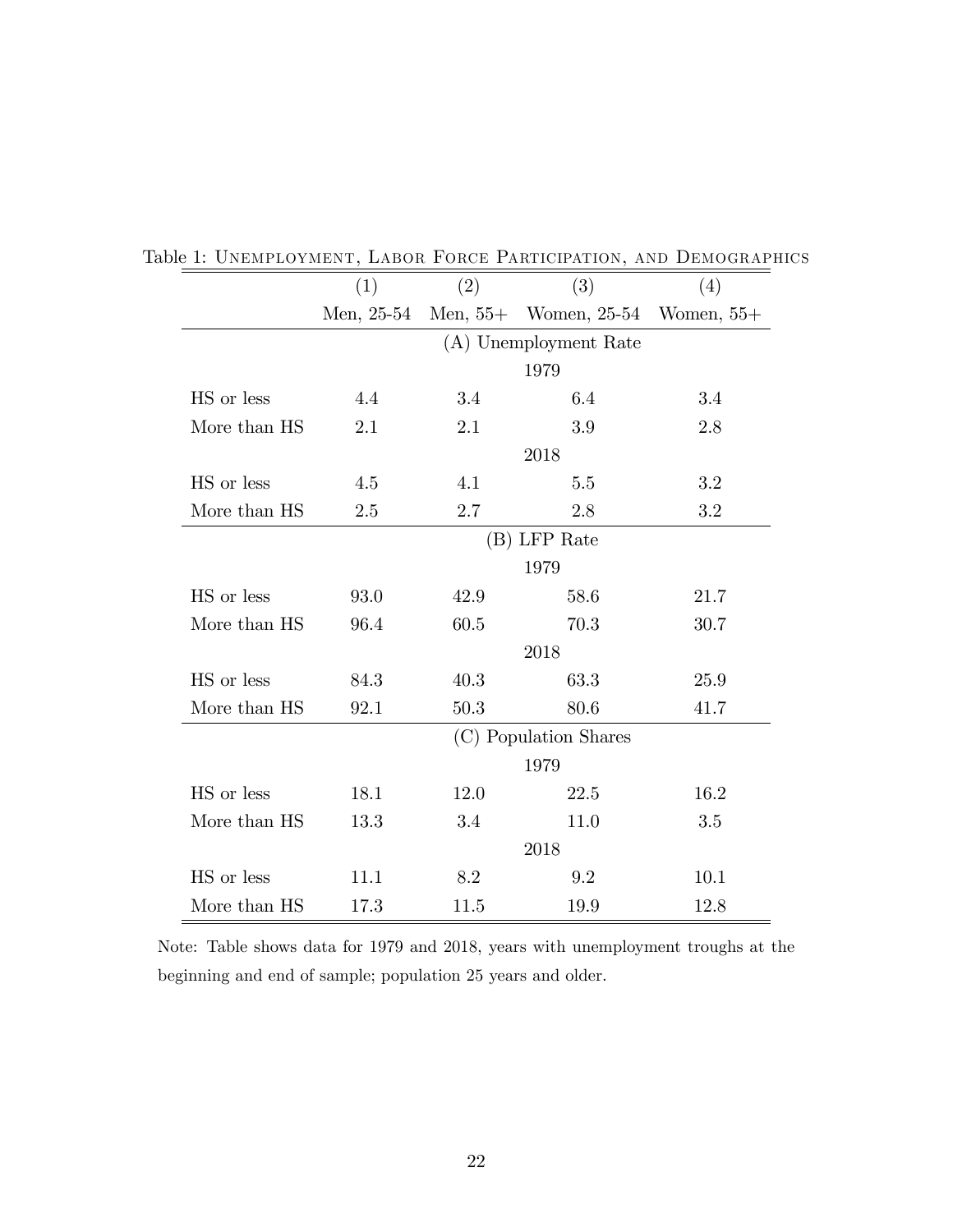|       | (1)    | (2)    | (3)                        | (4)     | (5)    |
|-------|--------|--------|----------------------------|---------|--------|
|       | All    | $<$ HS | $\mathop{\rm HS}\nolimits$ | $<$ COL | $COL+$ |
|       |        |        | Male                       |         |        |
| 20-24 | 0.75   |        |                            |         |        |
|       | (0.04) |        |                            |         |        |
| 35-44 |        | 0.91   | 0.75                       | 0.80    | 0.95   |
|       |        | (0.06) | (0.04)                     | (0.04)  | (0.08) |
| 45-54 |        | 0.82   | 0.67                       | 0.81    | 0.95   |
|       |        | (0.06) | (0.04)                     | (0.04)  | (0.08) |
| 55-64 |        | 0.69   | 0.64                       | 0.73    | 0.91   |
|       |        | (0.05) | (0.04)                     | (0.04)  | (0.10) |
| $65+$ |        | 0.28   | 0.33                       | 0.61    | 0.74   |
|       |        | (0.06) | (0.04)                     | (0.08)  | (0.13) |
|       |        |        | Female                     |         |        |
| 20-24 | 0.66   |        |                            |         |        |
|       | (0.03) |        |                            |         |        |
| 35-44 |        | 0.85   | 0.77                       | 0.77    | 0.91   |
|       |        | (0.07) | (0.05)                     | (0.04)  | (0.08) |
| 45-54 |        | 0.73   | 0.65                       | 0.70    | 0.88   |
|       |        | (0.06) | (0.04)                     | (0.05)  | (0.08) |
| 55-64 |        | 0.48   | 0.60                       | 0.73    | 0.85   |
|       |        | (0.05) | (0.04)                     | (0.06)  | (0.09) |
| $65+$ |        | 0.27   | 0.43                       | 0.72    | 0.73   |
|       |        | (0.05) | (0.06)                     | (0.08)  | (0.13) |

Table 2: Cyclical Response of Unemployment Rates

Note: The age groups 16-24 are not differentiated by education. The cyclical response of age groups 16-19 and 25-34 is normalized to one. Standard deviations in parenthesis.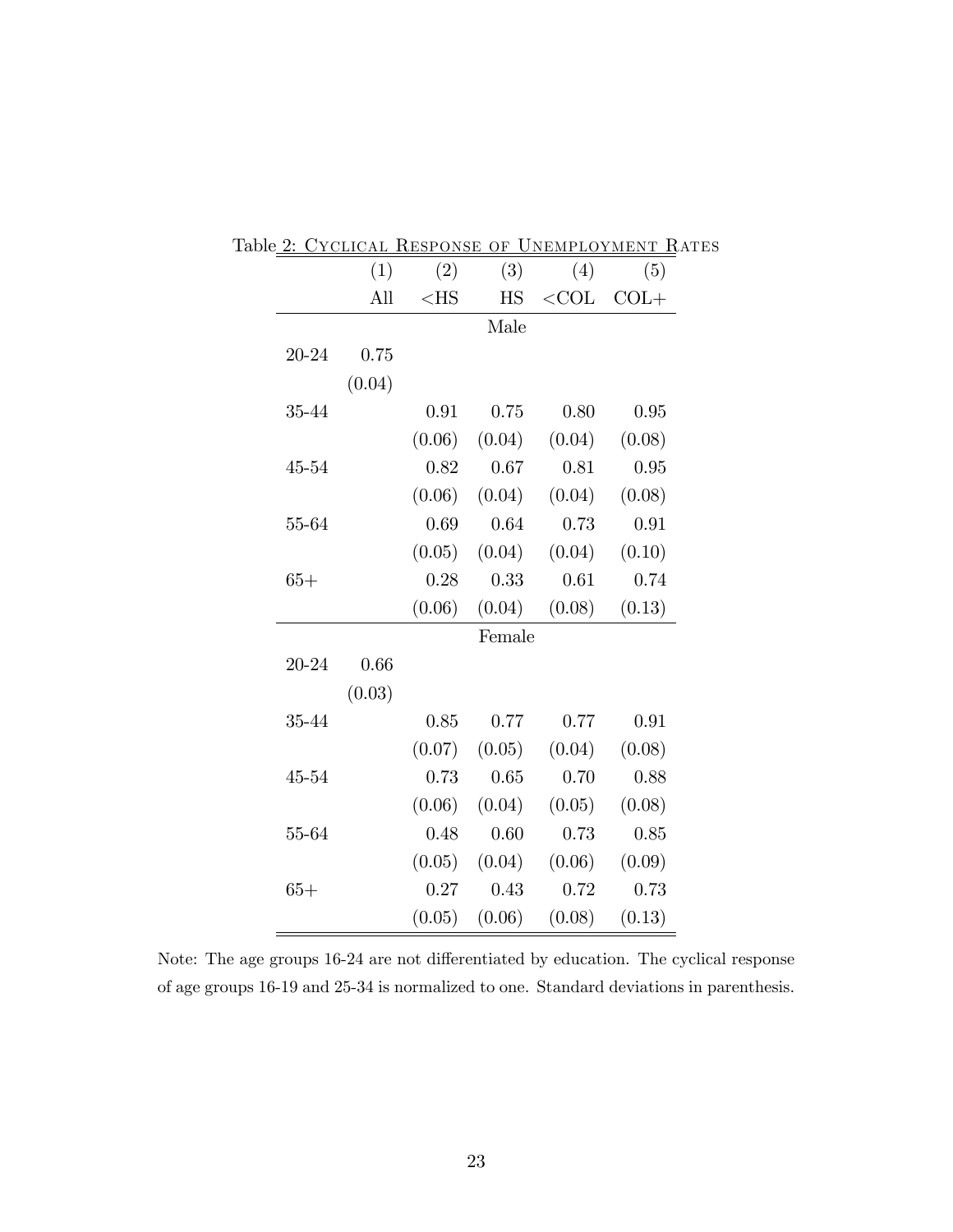|           | (1)            | (2)            | (3)                                                         | (4)            | (5)                           |
|-----------|----------------|----------------|-------------------------------------------------------------|----------------|-------------------------------|
|           | All            | $<$ HS         | HS                                                          | $<$ COL        | $COL+$                        |
|           |                |                | Male                                                        |                |                               |
| 16-19     | 0.1            |                |                                                             |                |                               |
|           | $(-0.0, 0.1)$  |                |                                                             |                |                               |
| 20-24     | $-0.0$         |                |                                                             |                |                               |
|           | $(0.0, -0.0)$  |                |                                                             |                |                               |
| 25-34     |                | $-1.8$         | $-0.3$                                                      | $-0.7$         | $-0.5$                        |
|           |                | $(-0.9, -0.8)$ | $(-0.0, -0.3)$                                              |                | $(-0.4, -0.3)$ $(-0.0, -0.5)$ |
| 35-44     |                | $-0.8$         | 0.4                                                         | $0.2\,$        | $-0.1$                        |
|           |                | $(-0.7, -0.1)$ | $(-0.0, 0.4)$                                               | $(-0.3, 0.5)$  | $(-0.0, -0.1)$                |
| $45 - 54$ |                | $0.5\,$        | 0.5                                                         | 0.0            | $0.4\,$                       |
|           |                | $(-0.1, 0.6)$  | (0.0, 0.5)                                                  | $(-0.3, 0.3)$  | $(-0.0, 0.4)$                 |
| 55-64     |                | 1.6            | 0.6                                                         | 0.2            | $0.6\,$                       |
|           |                | (0.6, 1.0)     | (0.0, 0.6)                                                  | $(-0.0, 0.2)$  | (0.0, 0.6)                    |
| 65-79     |                | 1.4            | 0.4                                                         | 0.1            | 0.8                           |
|           |                | (0.5, 0.9)     | (0.0, 0.4)                                                  | $(0.3, -0.1)$  | (0.0, 0.8)                    |
|           |                |                | Female                                                      |                |                               |
| 16-19     | $-0.6$         |                |                                                             |                |                               |
|           | $(-0.7, 0.1)$  |                |                                                             |                |                               |
| $20 - 24$ | $-0.9$         |                |                                                             |                |                               |
|           | $(-0.8, -0.2)$ |                |                                                             |                |                               |
| 25-34     |                | $-1.0$         | $-0.4$                                                      | $-1.0$         | $-2.2$                        |
|           |                |                | $(-0.9, -0.1)$ $(-0.0, -0.4)$ $(-0.1, -0.8)$ $(-1.6, -0.5)$ |                |                               |
| 35-44     |                | $-0.6$         | 0.3                                                         | $-0.0$         | $-1.7$                        |
|           |                | $(-0.9, 0.3)$  | $(-0.0, 0.3)$                                               | $(-0.1, 0.1)$  | $(-1.5, -0.2)$                |
| $45 - 54$ |                | 0.0            | 0.1                                                         | $-0.2$         | $-0.7$                        |
|           |                | $(0.1, -0.1)$  | $(-0.0, 0.1)$                                               | $(-0.1, -0.2)$ | $(-0.9, 0.2)$                 |
| 55-64     |                | 0.6            | 0.1                                                         | 0.3            | 0.3                           |
|           |                | $(1.1, -0.5)$  | (0.0, 0.1)                                                  | $(-0.0, 0.4)$  | $(-0.3, 0.6)$                 |
| 65-79     |                | 1.2            | 0.2                                                         | $0.9\,$        | 0.3                           |
|           |                | (0.6, 0.6)     | (0.0, 0.2)                                                  | (0.0, 0.9)     | (0.2, 0.1)                    |

Table 3: Change of Trend Unemployment Rates from 1979 to 2018

Note: For each demographic group we calculate the percentage point change in the trend unemployment rate from 1979 to 2018. The first (second) number in parentheses denotes the contribution from the cohort (age) effect. The age groups  $16-24$  are not differentiated by education. The sample parties is 1976-2018.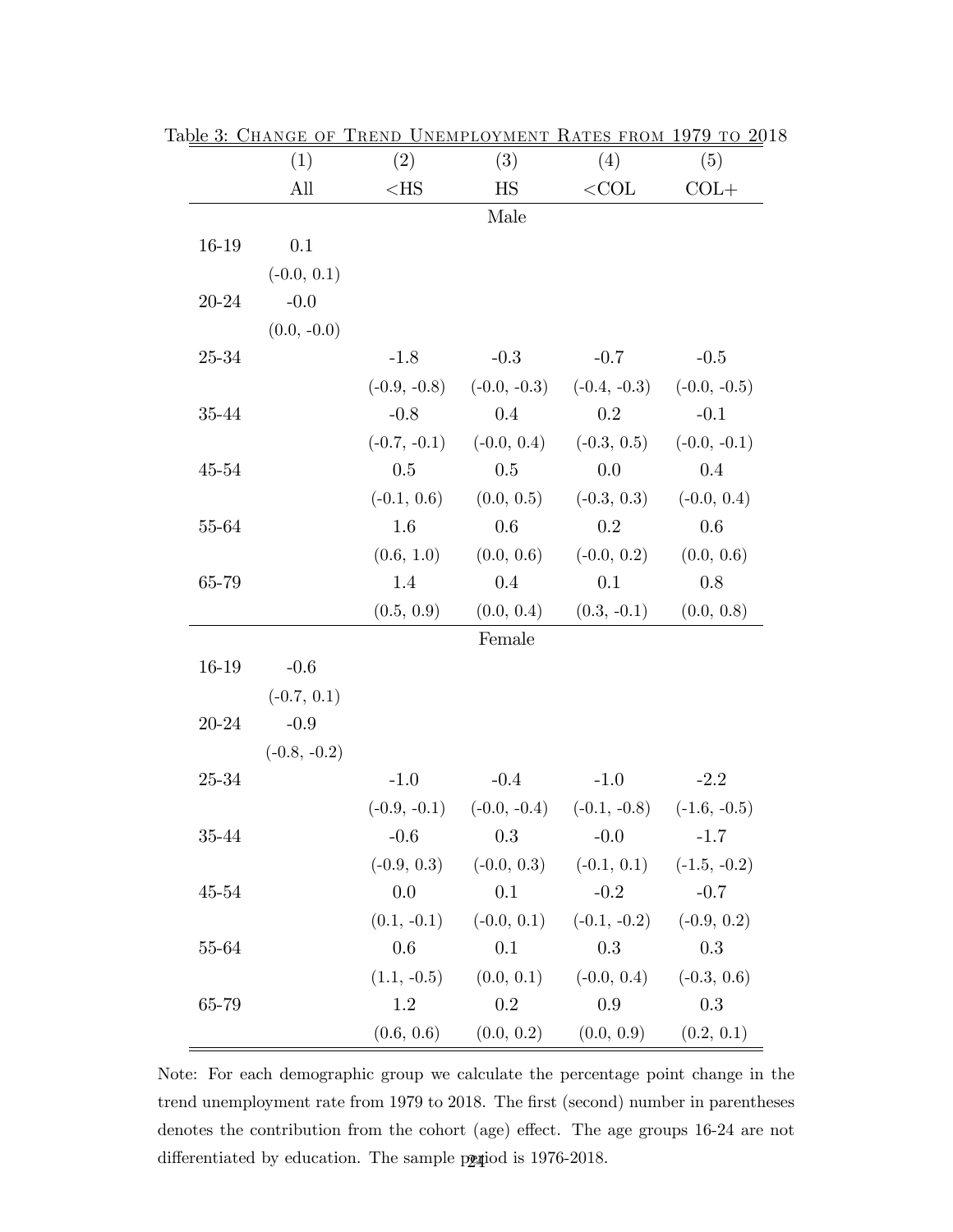| Table 4: CYCLICAL RESPONSE OF LFP RATES |         |          |                            |                   |         |
|-----------------------------------------|---------|----------|----------------------------|-------------------|---------|
|                                         | (1)     | (2)      | (3)                        | (4)               | (5)     |
|                                         | 16-24   | $<$ HS   | $\mathop{\rm HS}\nolimits$ | ${<}\mathrm{COL}$ | $COL+$  |
|                                         |         |          | Male                       |                   |         |
| Sum of CE                               | $-0.55$ | $-0.18$  | $-0.29$                    | $-0.30$           | $-0.66$ |
|                                         | (0.11)  |          | $(0.10)$ $(0.09)$          | (0.12)            | (0.27)  |
| 20-24                                   | 0.43    |          |                            |                   |         |
|                                         | (0.16)  |          |                            |                   |         |
| 35-44                                   |         | 0.98     | 0.54                       | 0.49              | 0.18    |
|                                         |         | (0.72)   | (0.40)                     | (0.38)            | (0.31)  |
| 45-54                                   |         | 1.65     | 0.68                       | 1.04              | 0.41    |
|                                         |         | (0.91)   | (0.44)                     | (0.55)            | (0.33)  |
| 55-64                                   |         | 1.69     | 2.00                       | 1.32              | 0.05    |
|                                         |         | (0.96)   | (0.69)                     | (0.67)            | (0.50)  |
| 65-79                                   |         | 0.07     | 0.56                       | $-0.32$           | $-1.00$ |
|                                         |         | (0.42)   | (0.43)                     | (0.47)            | (0.66)  |
|                                         |         |          | Female                     |                   |         |
| Sum of CE                               | $-0.58$ | $-0.41$  | $-0.33$                    | $-0.46$           | $-0.01$ |
|                                         | (0.13)  | (0.13)   | (0.14)                     | (0.23)            | (0.20)  |
| 20-24                                   | 0.32    |          |                            |                   |         |
|                                         | (0.16)  |          |                            |                   |         |
| 35-44                                   |         | 0.58     | 0.61                       | 0.73              | $-0.35$ |
|                                         |         | (0.35)   | (0.30)                     | (0.58)            | (1.35)  |
| 45-54                                   |         | $0.61\,$ | 0.40                       | 0.35              | 1.53    |
|                                         |         | (0.30)   | (0.29)                     | (0.60)            | (2.89)  |
| 55-64                                   |         | 0.32     | 0.86                       | $-0.31$           | $-1.00$ |
|                                         |         | (0.28)   | (0.35)                     | (0.52)            | (3.70)  |
| 65-79                                   |         | 0.10     | 0.14                       | $-0.39$           | 1.98    |
|                                         |         | (0.20)   | (0.25)                     | (0.49)            | (4.30)  |

Note: For each demographic group we take the estimated cyclical effect (CE) from the cohort model of the unemployment rate of that group as a noisy signal of the underlying CE. The response is proportional to the weighted sum of the current and two lags of the CE. The first row displays the sum of the coefficients on the CE with corresponding standard deviations in parenthesis. The remaining rows display the response coefficients of the different age groups in a demographic group. The response of the youngest group in each demographic group is normalized to one. The age group 16-24 is not differentiated by education. The sample period is  $1976-2018$ .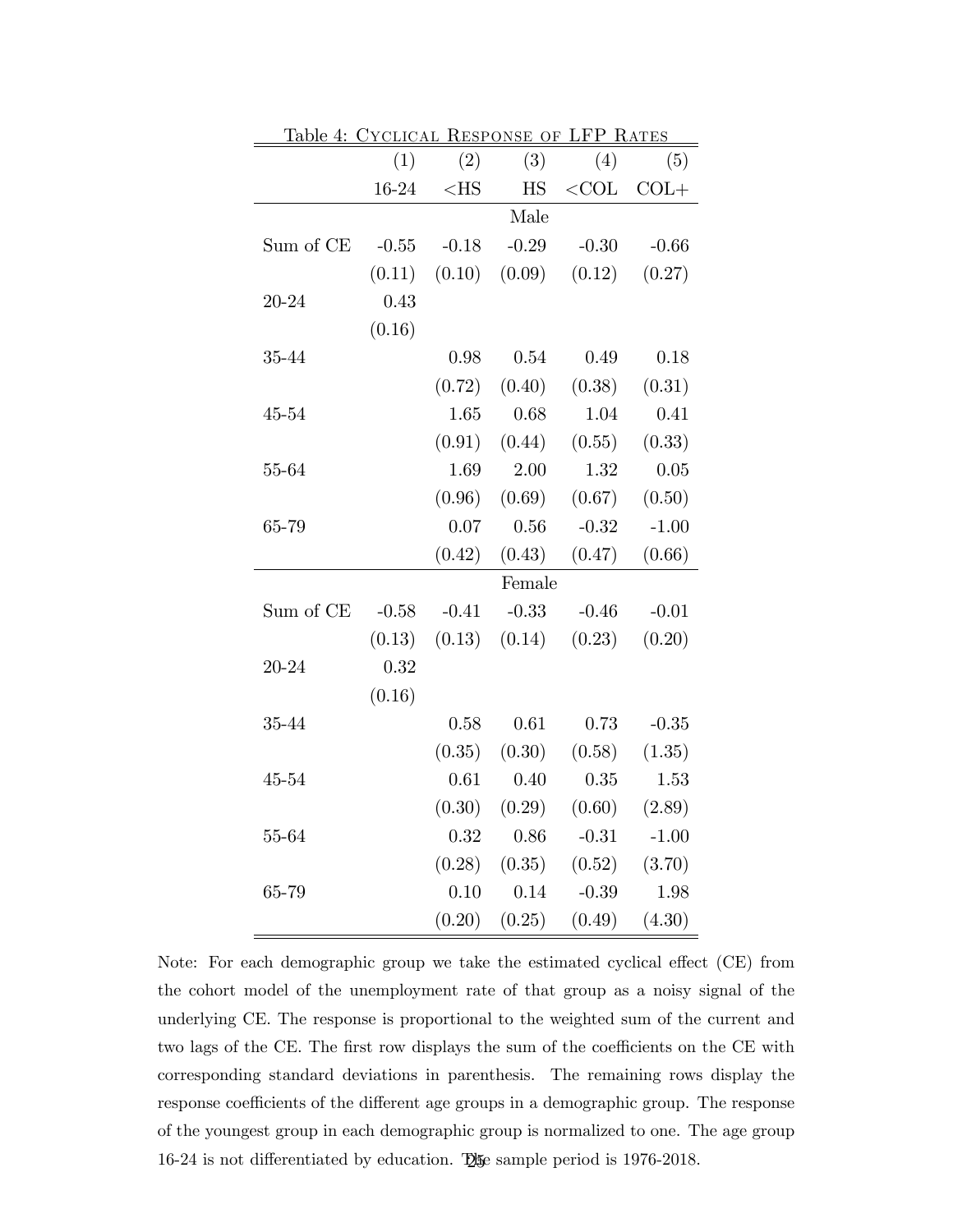|       | (1)             | (2)     | (3)                        | (4)                                                         | (5)    |
|-------|-----------------|---------|----------------------------|-------------------------------------------------------------|--------|
|       | 16-24           | $<$ HS  | $\mathop{\rm HS}\nolimits$ | ${<}\mathrm{COL}$                                           | $COL+$ |
|       |                 |         | Male                       |                                                             |        |
| 16-19 | $-28.4$         |         |                            |                                                             |        |
|       | $(-19.2, -9.2)$ |         |                            |                                                             |        |
| 20-24 | $-13.3$         |         |                            |                                                             |        |
|       | $(-16.5, 3.2)$  |         |                            |                                                             |        |
| 25-34 |                 | $-10.0$ | $-9.3$                     | $-5.8$                                                      | $-2.7$ |
|       |                 |         |                            | $(-1.9, -8.2)$ $(-6.1, -3.3)$ $(-3.7, -2.1)$ $(-0.0, -2.7)$ |        |
| 35-44 |                 | $-6.1$  | $-9.1$                     | $-5.9$                                                      | $-2.5$ |
|       |                 |         |                            | $(-1.3, -4.8)$ $(-5.4, -3.6)$ $(-3.2, -2.7)$ $(-0.0, -2.5)$ |        |
| 45-54 |                 | $-10.1$ | $-9.9$ $-6.5$              |                                                             | $-3.1$ |
|       |                 |         |                            | $(-1.6, -8.5)$ $(-3.9, -6.1)$ $(-1.9, -4.7)$ $(-0.0, -3.1)$ |        |
| 55-64 |                 | $-6.6$  | $-9.0$                     | $-8.2$                                                      | $-4.0$ |
|       |                 |         |                            | $(-2.3, -4.3)$ $(-2.3, -6.7)$ $(-1.1, -7.1)$ $(-0.0, -4.0)$ |        |
| 65-79 |                 | $-1.0$  | $-4.6$                     | $-2.1$                                                      | $-1.8$ |
|       |                 |         |                            | $(-1.7, 0.6)$ $(-1.3, -3.3)$ $(-0.4, -1.7)$ $(0.0, -1.8)$   |        |
|       |                 |         | Female                     |                                                             |        |
| 16-19 | $-21.2$         |         |                            |                                                             |        |
|       | $(-9.7, -11.4)$ |         |                            |                                                             |        |
| 20-24 | $-1.2$          |         |                            |                                                             |        |
|       | $(-6.6, 5.5)$   |         |                            |                                                             |        |
| 25-34 |                 | 0.9     | 4.2                        | 9.0                                                         | 8.3    |
|       |                 |         |                            | $(-1.2, 2.1)$ $(-5.4, 9.5)$ $(-0.8, 9.8)$ $(1.6, 6.6)$      |        |
| 35-44 |                 |         |                            | $-0.6$ 1.6 9.5 10.5                                         |        |
|       |                 |         |                            | $(1.0, -1.6)$ $(-0.1, 1.6)$ $(3.8, 5.7)$ $(5.1, 5.4)$       |        |
| 45-54 |                 | 4.0     | 7.2                        | 13.8                                                        | 11.2   |
|       |                 |         |                            | $(2.5, 1.5)$ $(6.0, 1.2)$ $(8.0, 5.8)$ $(7.8, 3.5)$         |        |
| 55-64 |                 | 2.8     | 8.2                        | 11.9                                                        | 16.0   |
|       |                 |         |                            | $(2.2, 0.6)$ $(7.4, 0.8)$ $(8.5, 3.4)$ $(8.3, 7.7)$         |        |
| 65-79 |                 | 0.9     | 1.2                        | 5.9                                                         | 11.8   |
|       |                 |         |                            | $(1.0, -0.1)$ $(3.7, -2.5)$ $(4.8, 1.1)$ $(5.1, 6.7)$       |        |

Table 5: Change of Trend LFP Rate from 1979 to 2018

Note: For each demographic group we calculate the percentage point change in the trend unemployment rate from 1979 to 2018. The first (second) number in parentheses denotes the contribution from the cohort (age) effect. The age groups 16-24 are not differentiated by education.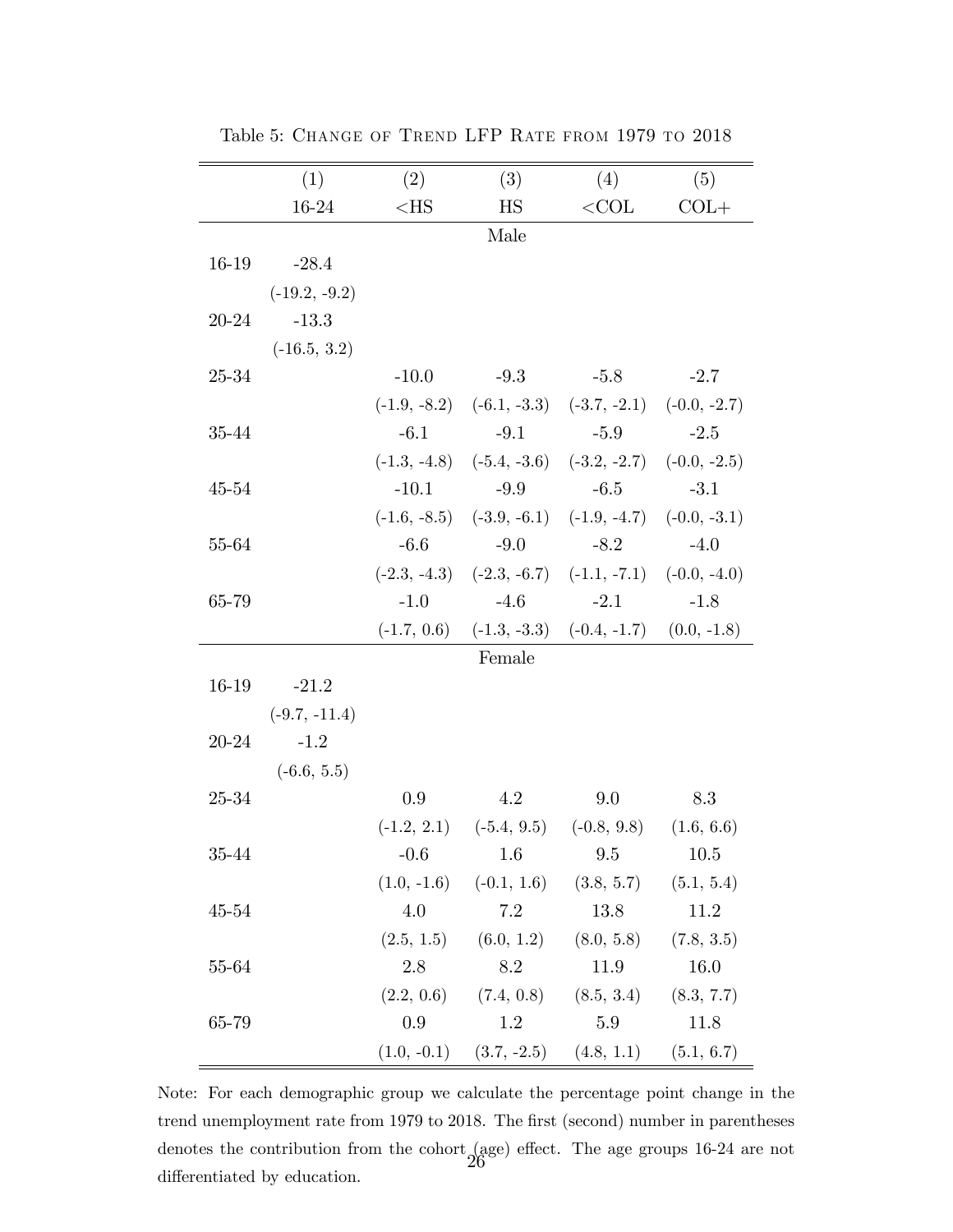|      | (1)                     | (2)                   | (3)             | (4)         |  |  |
|------|-------------------------|-----------------------|-----------------|-------------|--|--|
|      | Education forecasted,   | Education forecasted, | Education fixed | CBO (2018)  |  |  |
|      | model with drift        | model with no drift   | at $2018\,$     | projections |  |  |
|      | <b>LFP</b> Rate Trend   |                       |                 |             |  |  |
| 2018 | 62.7                    | 62.7                  | 62.7            | 63.1        |  |  |
| 2019 | 62.5                    | 62.4                  | 62.4            | 62.9        |  |  |
| 2020 | 62.3                    | 62.2                  | 62.1            | 62.8        |  |  |
| 2021 | 62.1                    | 62.0                  | 61.8            | $62.6\,$    |  |  |
| 2022 | 61.9                    | 61.8                  | 61.6            | 62.4        |  |  |
| 2023 | 61.8                    | 61.5                  | 61.3            | 62.2        |  |  |
| 2024 | 61.6                    | 61.3                  | 61.1            | 61.9        |  |  |
| 2025 | $61.5\,$                | $61.1\,$              | 60.8            | 61.7        |  |  |
| 2026 | 61.3                    | 60.9                  | 60.6            | $61.5\,$    |  |  |
| 2027 | $61.2\,$                | 60.8                  | 60.4            | 61.3        |  |  |
| 2028 | 61.1                    | 60.6                  | 60.2            | 61.1        |  |  |
|      | Unemployment Rate Trend |                       |                 |             |  |  |
| 2018 | 4.7                     | 4.7                   | 4.7             | $4.6\,$     |  |  |
| 2019 | 4.6                     | 4.6                   | 4.6             | $4.6\,$     |  |  |
| 2020 | 4.6                     | 4.6                   | 4.6             | 4.6         |  |  |
| 2021 | 4.5                     | 4.6                   | 4.6             | 4.6         |  |  |
| 2022 | $4.5\,$                 | 4.6                   | 4.6             | 4.6         |  |  |
| 2023 | $4.5\,$                 | $4.5\,$               | 4.6             | $4.6\,$     |  |  |
| 2024 | 4.4                     | $4.5\,$               | 4.6             | $4.6\,$     |  |  |
| 2025 | 4.4                     | 4.5                   | 4.6             | $4.6\,$     |  |  |
| 2026 | 4.4                     | 4.5                   | $4.5\,$         | $4.6\,$     |  |  |
| 2027 | 4.3                     | 4.5                   | 4.5             | 4.6         |  |  |
| 2028 | 4.3                     | 4.4                   | $4.5\,$         | 4.6         |  |  |

Table 6: The LFP and Unemployment Rate Trend Projections, 2019-2028

Note: All projections of the aggregate LFP and unemployment rate use the CBO medium-fertility projections for the population size of age-gender groups. We project education shares of age-gender groups using (1) the cohort model with non-zero drift,  $(2)$  the cohort model with no drift, and  $(3)$  the fixed 2018 education shares. The fourth column represents the CBO (2018) projections for the potential LFP rate and the long-run natural rate of unemployment.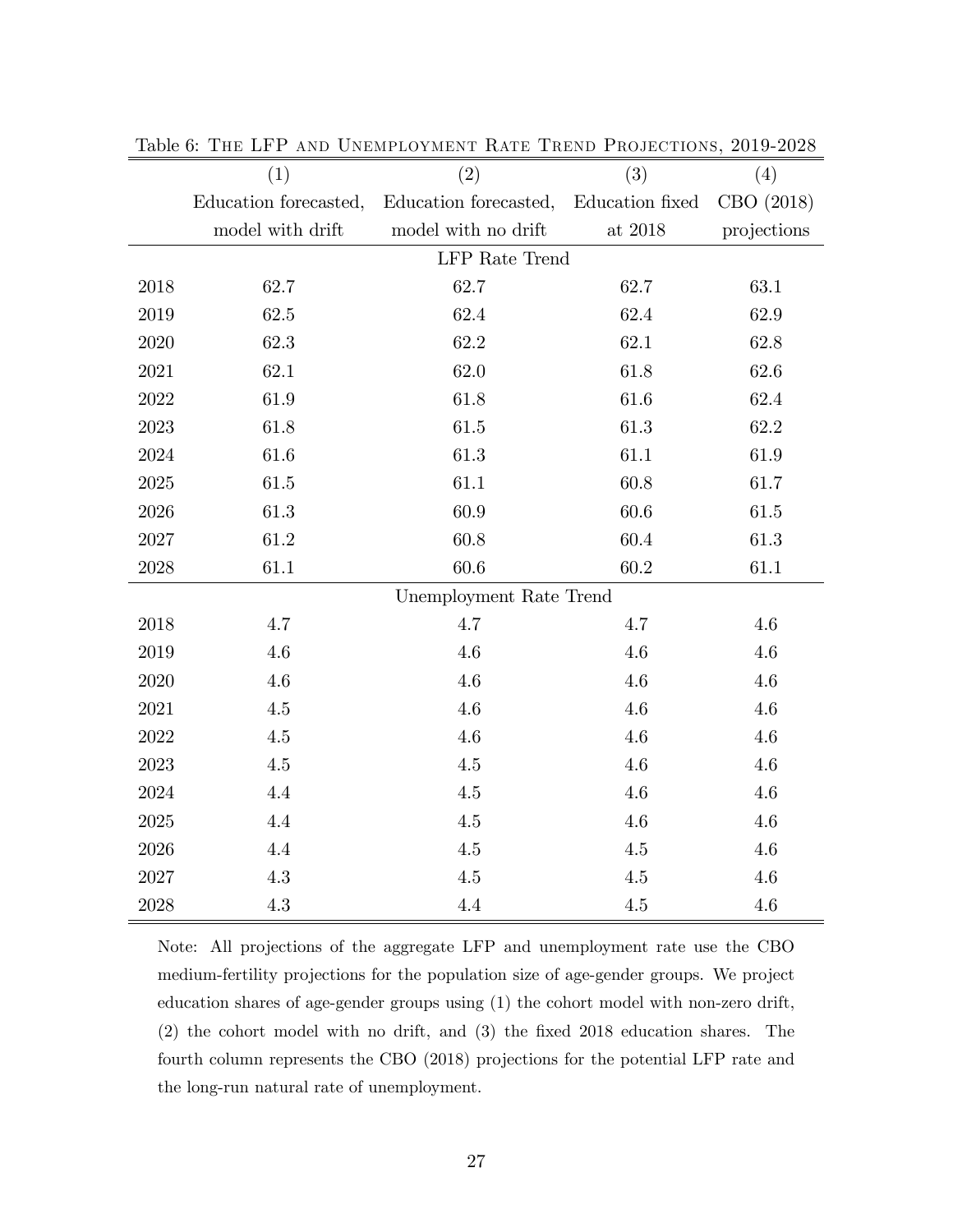|           | Table 7: EDUCATION SHARE DRIFTS |           |         |         |  |  |
|-----------|---------------------------------|-----------|---------|---------|--|--|
|           | (1)                             | (2)       | (3)     | (4)     |  |  |
|           | $<$ HS                          | <b>HS</b> | $<$ COL | $COL+$  |  |  |
|           | Male                            |           |         |         |  |  |
| Age 25    | $-0.21$                         | $-0.17$   | 0.06    | 0.34    |  |  |
|           | (0.18)                          | (0.27)    | (0.28)  | (0.22)  |  |  |
| Age 26-34 | $-0.71$                         | 0.66      | 0.15    | 0.34    |  |  |
|           | (0.56)                          | (0.85)    | (1.06)  | (0.65)  |  |  |
| Age 35-44 | 0.25                            | $-1.13$   | $-0.06$ | 0.57    |  |  |
|           | (0.46)                          | (0.70)    | (0.86)  | (0.53)  |  |  |
| Age 45-54 | $-0.48$                         | 0.56      | 0.28    | $-0.06$ |  |  |
|           | (0.37)                          | (0.56)    | (0.69)  | (0.43)  |  |  |
| Age 55-64 | 0.11                            | $-0.66$   | $-0.03$ | 0.33    |  |  |
|           | (0.30)                          | (0.46)    | (0.56)  | (0.35)  |  |  |
| Age 65-79 | $-0.22$                         | 0.14      | 0.17    | 0.06    |  |  |
|           | (0.16)                          | (0.25)    | (0.31)  | (0.19)  |  |  |
|           | Female                          |           |         |         |  |  |
| Age $25$  | $-0.20$                         | $-0.50$   | 0.04    | 0.69    |  |  |
|           | (0.06)                          | (0.28)    | (0.39)  | (0.24)  |  |  |
| Age 26-34 | $-0.26$                         | $-0.17$   | 0.11    | 0.69    |  |  |
|           | (0.31)                          | (1.01)    | (1.30)  | (0.62)  |  |  |
| Age 35-44 | $-0.14$                         | $-0.63$   | 0.17    | 0.30    |  |  |
|           | (0.25)                          | (0.82)    | (1.05)  | (0.51)  |  |  |
| Age 45-54 | $-0.20$                         | $-0.04$   | 0.12    | 0.36    |  |  |
|           | (0.20)                          | (0.66)    | (0.85)  | (0.41)  |  |  |
| Age 55-64 | $-0.01$                         | $-0.37$   | 0.16    | 0.02    |  |  |
|           | (0.17)                          | (0.54)    | (0.69)  | (0.33)  |  |  |
| Age 65-79 | 0.06                            | $-0.13$   | 0.06    | 0.11    |  |  |
|           | (0.09)                          | (0.30)    | (0.38)  | (0.18)  |  |  |
|           |                                 |           |         |         |  |  |

Note: The drift terms  $\delta$  are estimated for the entering cohort at age 25 and for the age groups of continuing cohorts. The coefficients are defined with respect to percentage shares, with standard deviations in parenthesis.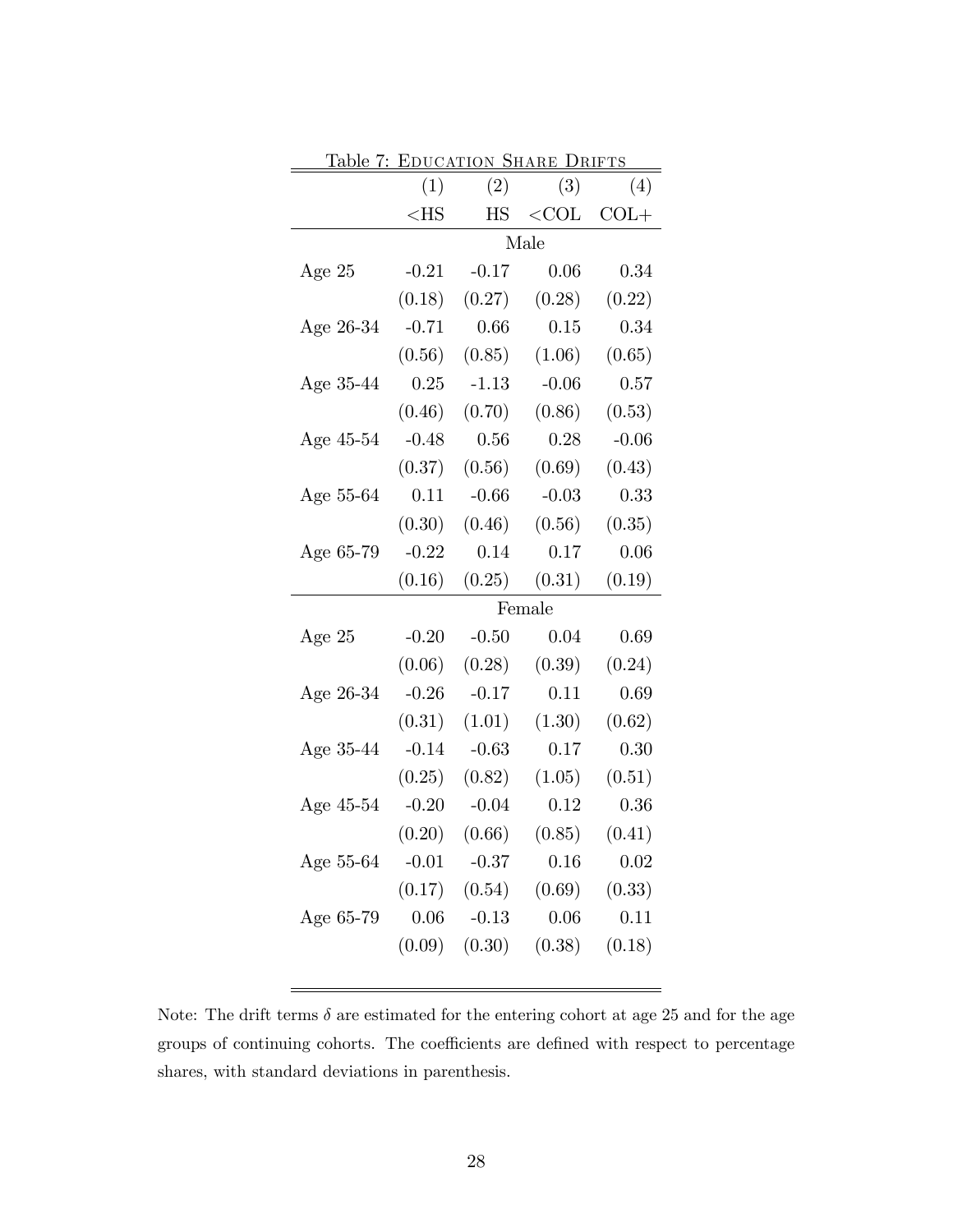

Figure 1: Common Unemployment Cycle by Demographic Group

Note: Estimated cyclical effect for the age group 16-24 years old (not differentiated by education) and the demographic groups defined by gender and education. Dashed lines denote two standard error bands. The black line with circles is the aggregate unemployment rate.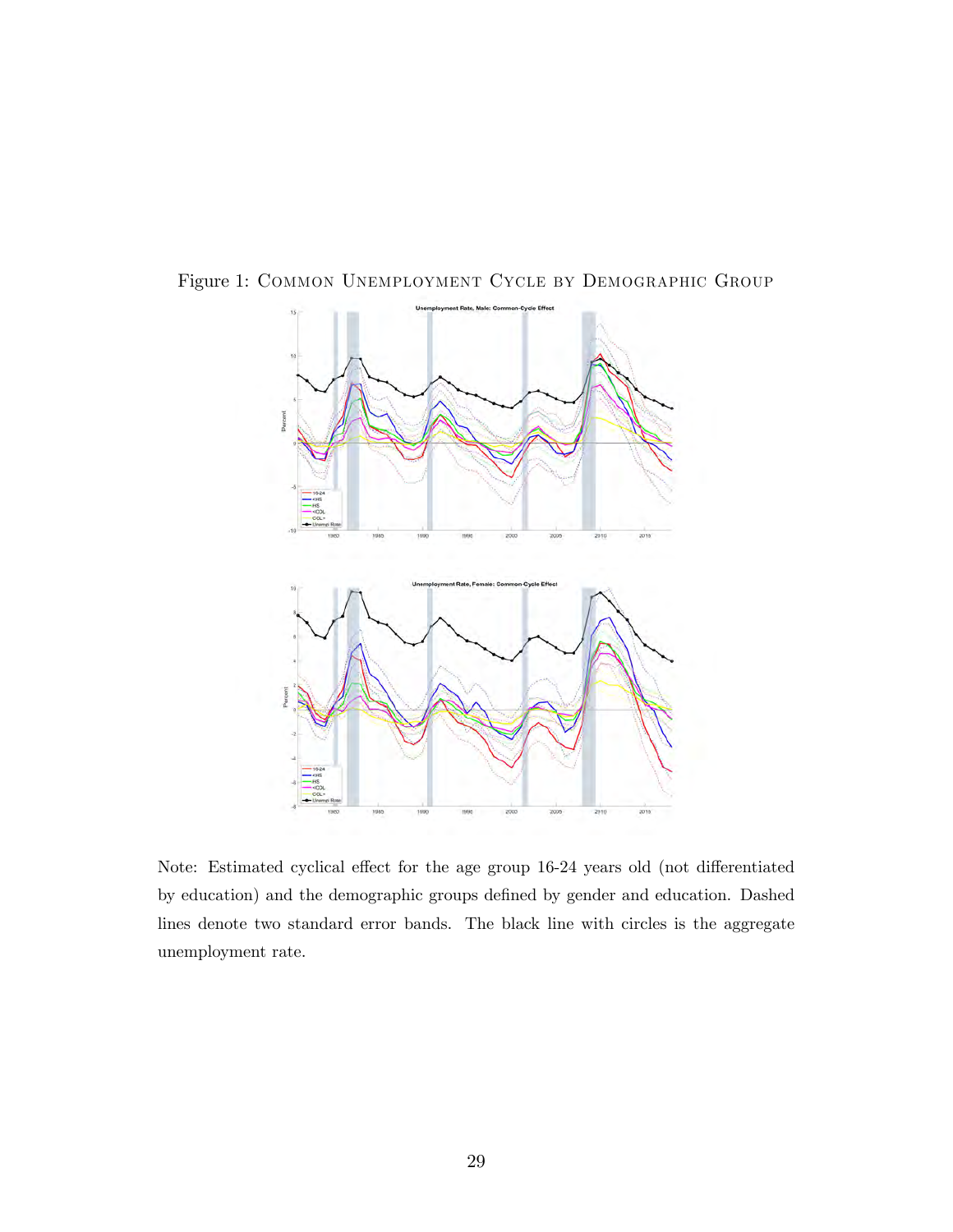Figure 2: Cohort and Age Effects for Unemployment Rate of Males with Less Than High School Education



Note: Estimated cohort and age effects for groups aged 25-79 years. The circles mark the life cycle of a group that enters in 1976. Dashed lines denote two standard error bounds based on the smoothed posterior estimates from the Kalman filter.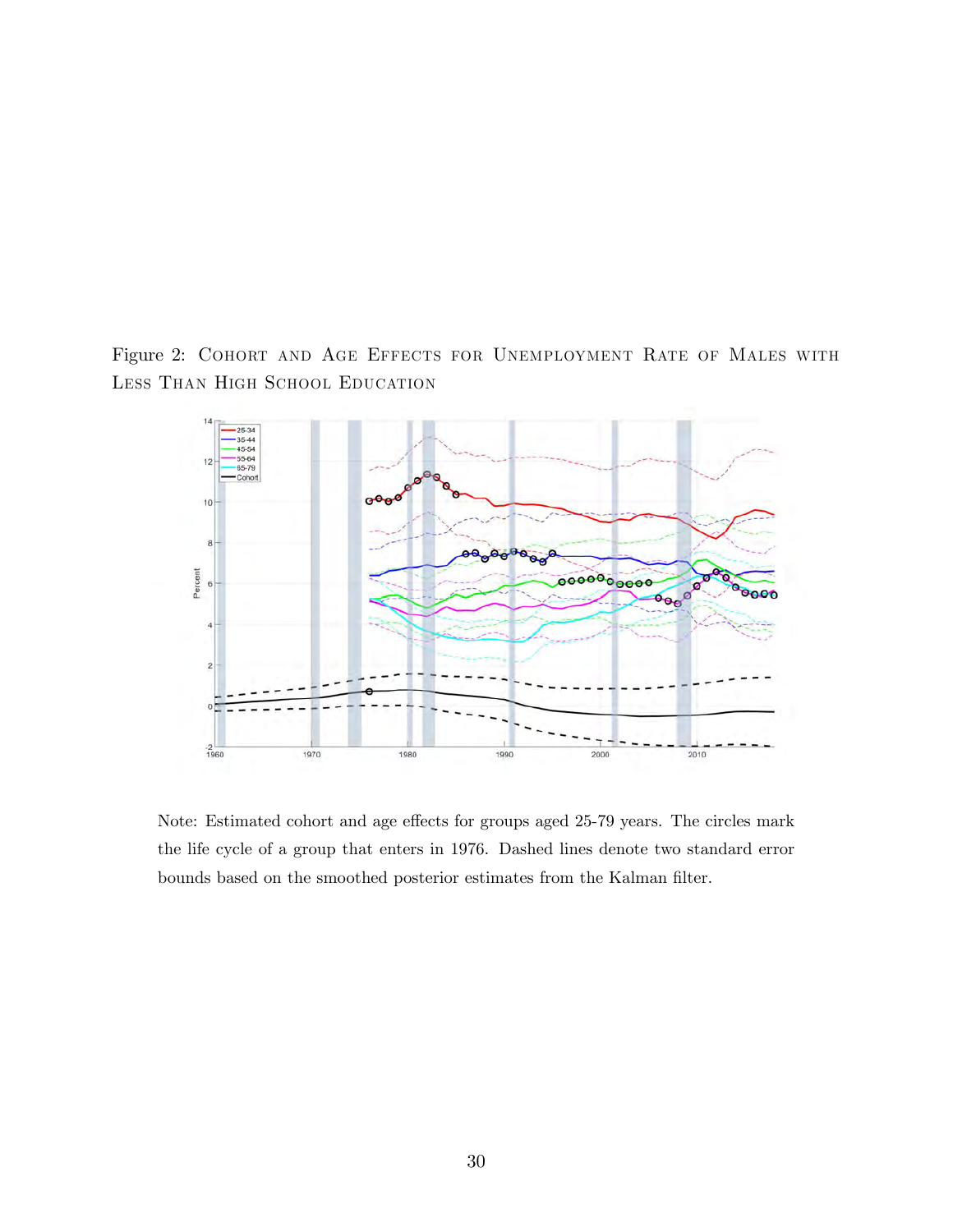Figure 3: Cohort and Age Effects for LFP Rate of Females with College **EDUCATION** 



Note: Estimated cohort and age effects for groups aged 25-79 years. The circles mark the life cycle of a group that enters in 1976. Dashed lines denote two standard error bounds based on the smoothed posterior estimates from the Kalman filter.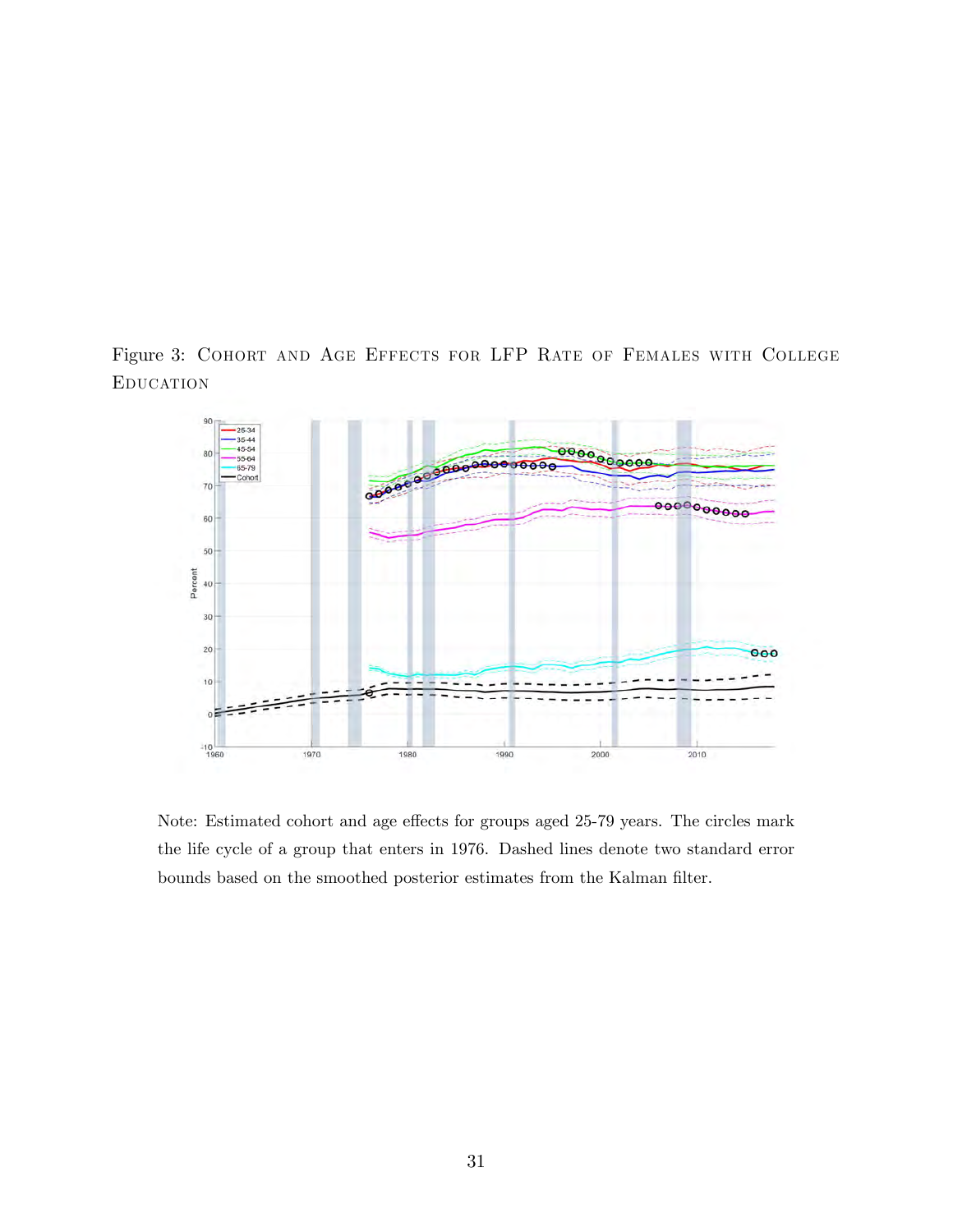

Figure 4: Labor Force Participation Rate Trend

Note: The red line shows the estimated trend in the aggregate LFP rate. The blue line fixes the population distribution by age, gender, and education at its 2000 values and allows for variation of the LFP rate trend of each demographic group. The green line fixes the education distribution conditional on age and gender at its 2000 values and allows for variation of the LFP rate trend of each demographic group, and the population shares by age and gender. Dashed lines denote two standard error bounds based on the smoothed posterior estimates from the Kalman filter.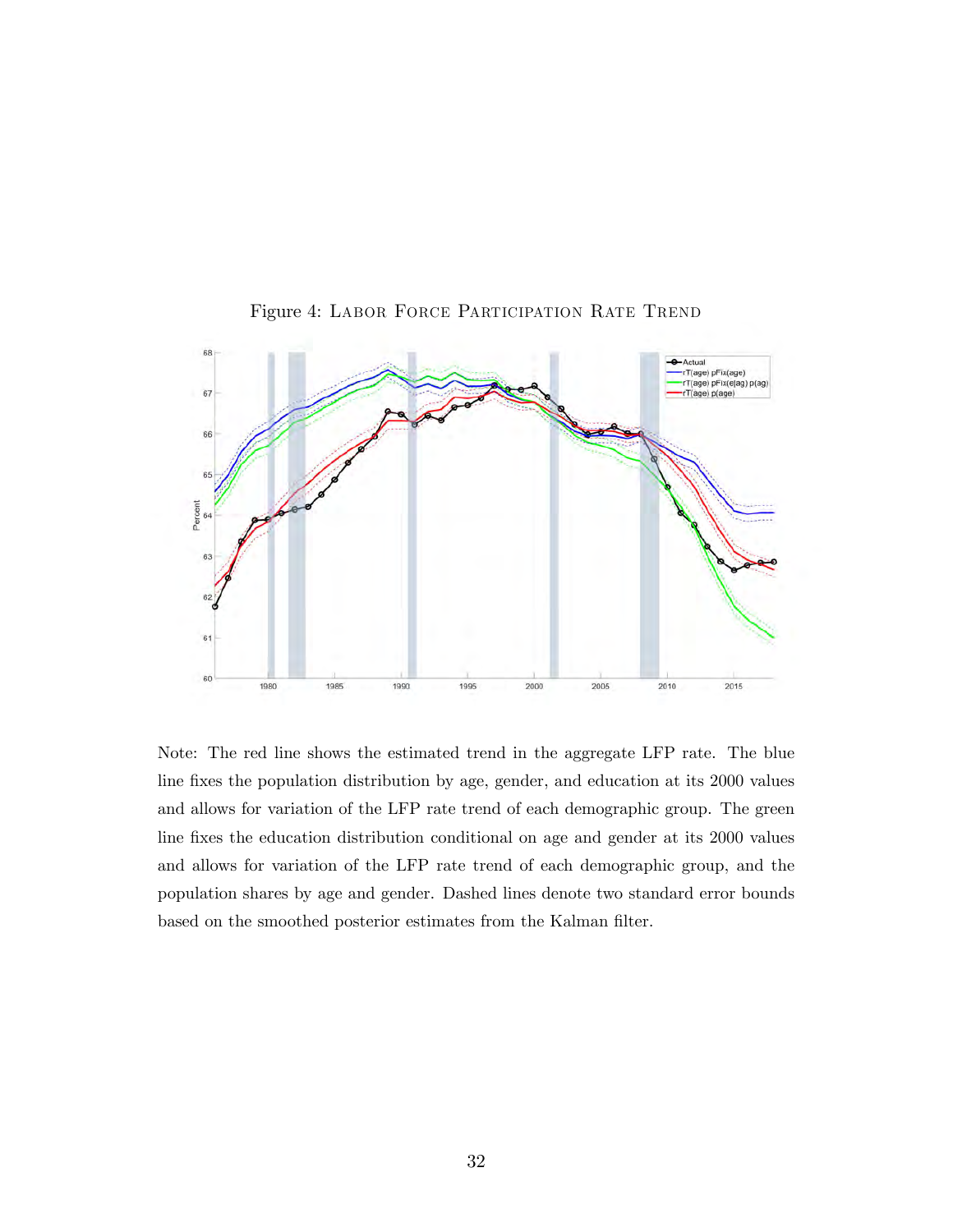



Note: The dark blue line fixes the trend LFP rate and the population shares by age, gender, and education at their 2000 values and allows for variation of the unemployment rate trend of each demographic group. The green line fixes the population shares at their 2000 values and allows for variation of the unemployment rate and LFP rate trends of each demographic group. The light blue line Öxes the education distribution conditional on age and gender at its 2017 values and allows for variation of the unemployment rate and LFP rate trends and the population shares of each demographic group. The red line is the trend and allows for variation in the trend values of the unemployment rate and LFP rate and the population shares of demographic groups. The red dotted line is the CBO natural rate estimate. The dashed red lines denote a two standard deviation error band for the trend based on the smoothed posterior estimates from the Kalman filter.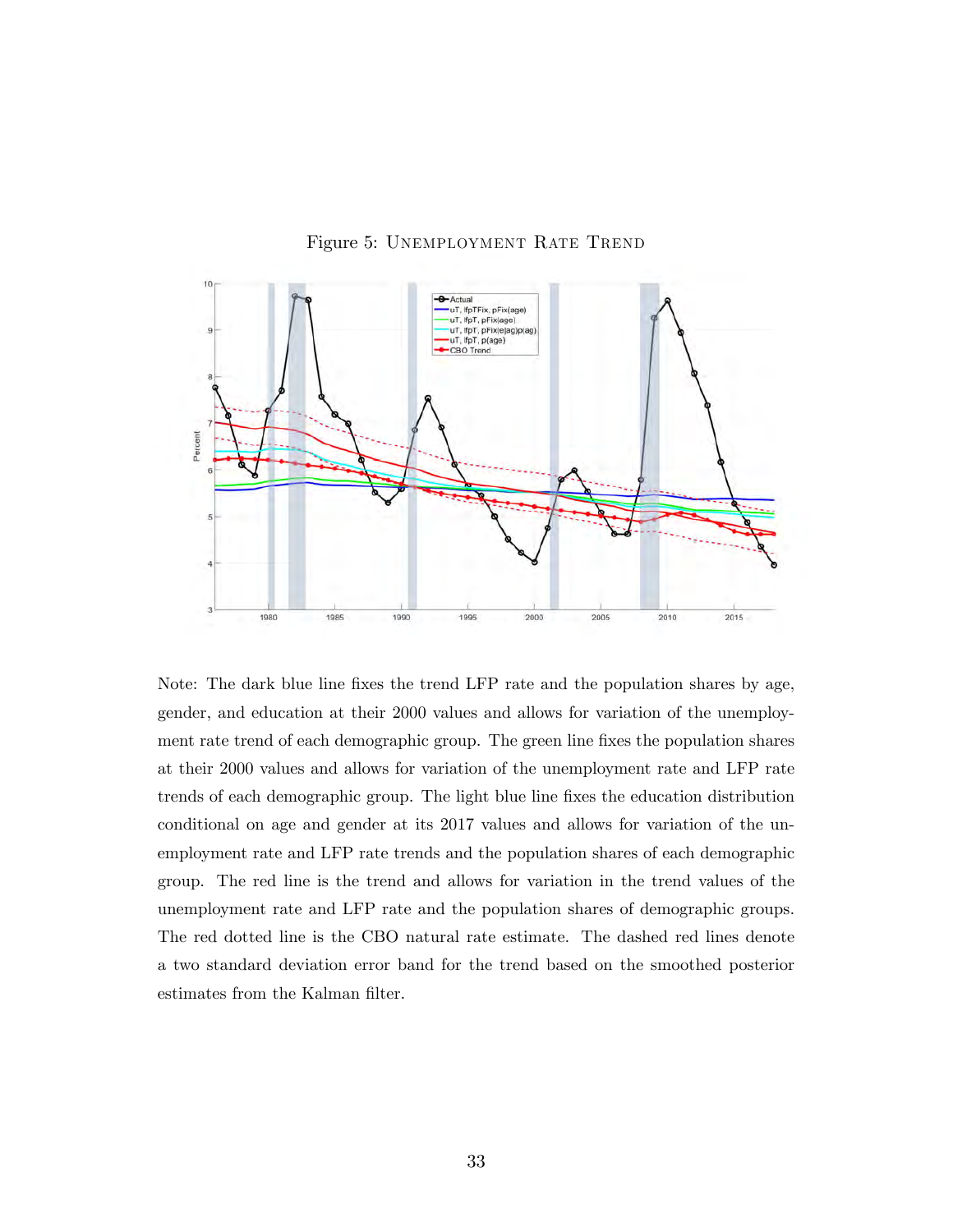Figure 6: COHORT EFFECTS FOR EDUCATION SHARES



Note: Solid lines denote the education share at the time a cohort enters the sample and dashed lines denote the education share at the end of the sample or at the time the cohort exits the sample.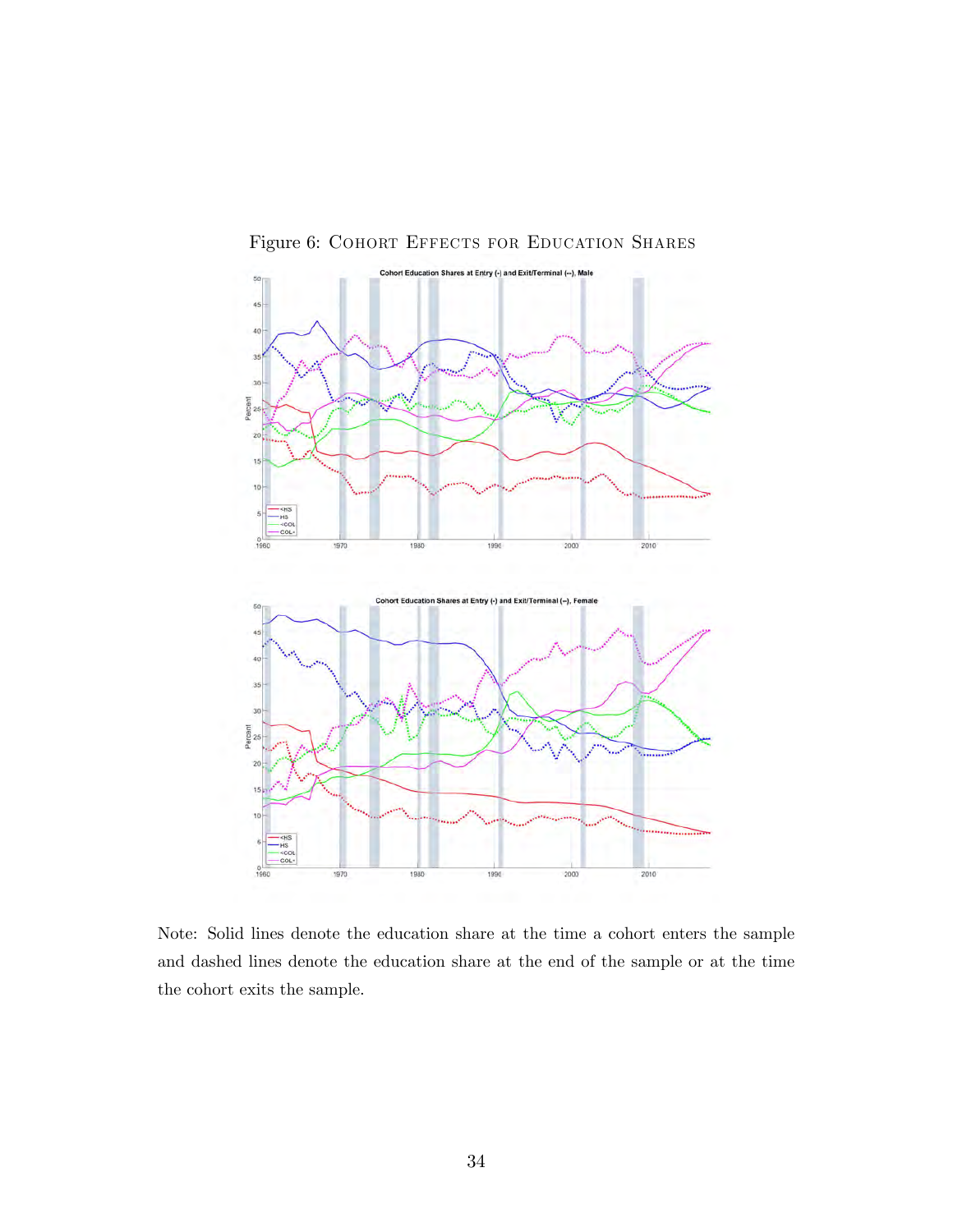Figure 7: Trend LFP Rate with Alternative Cyclical Indicators



Note: Solid colored lines represent estimates of the trend LFP rate using different models of the cyclical effect correction. The light dashed lines represent the two standard error bands. The cyclical effects are defined specific to gender-education groups. The blue line uses a demographic groups average unemployment rate as the CI, and the green and red line use the estimated CI for the groups trend unemployment rate model. The green line takes the CI as known and the red line assumes that the CI is a noisy signal of the true CI.